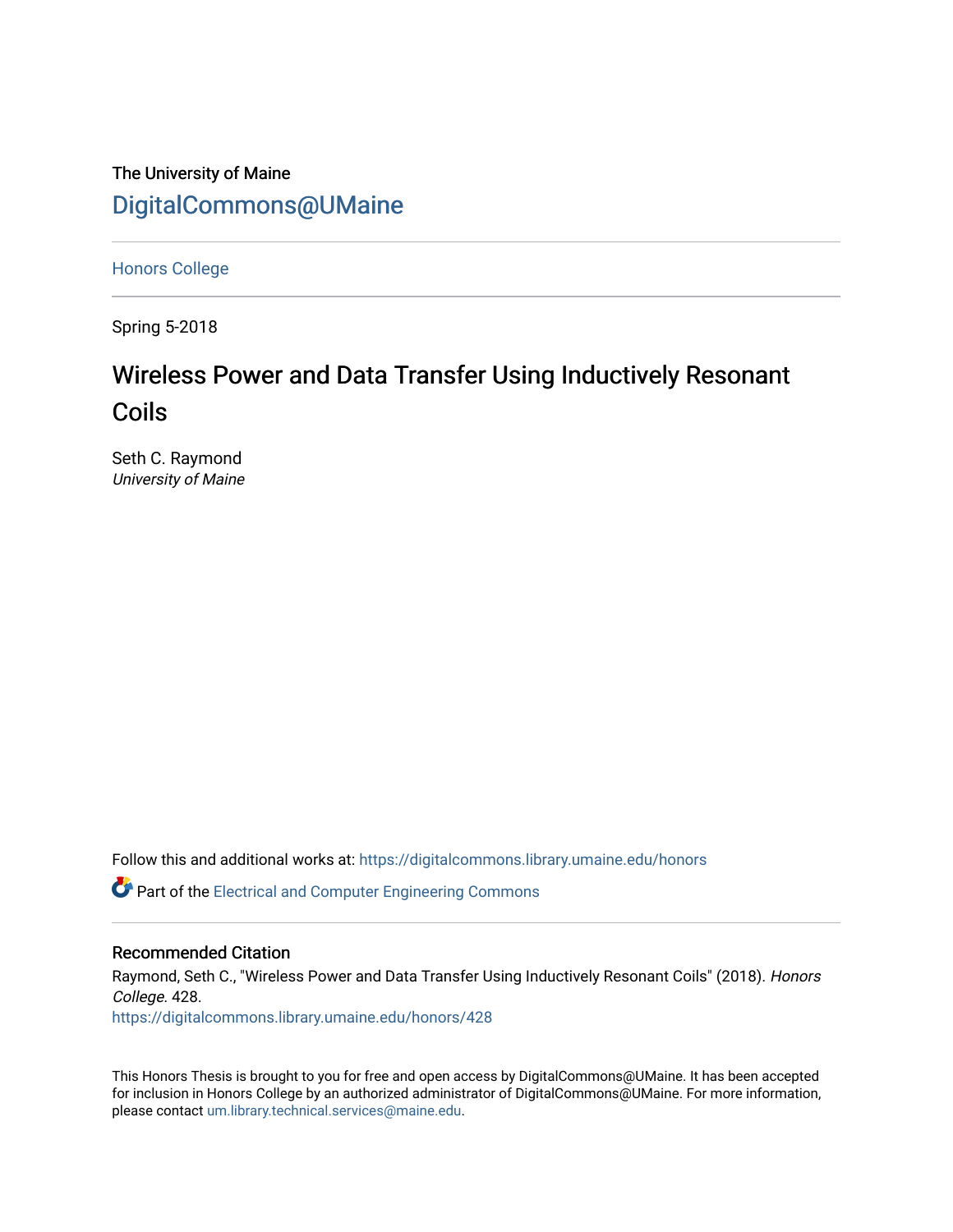#### WIRELESS POWER AND DATA TRANSFER USING

#### INDUCTIVELY RESONANT COILS

by

Seth C. Raymond

A Thesis Submitted in Partial Fulfillment of the Requirements for a Degree with Honors (Electrical Engineering)

The Honors College

University of Maine

May 2016

Advisory Committee: Nuri Emanetoglu, Professor of Electrical and Computer Engineering, Advisor Andrew Sheaff, Professor of Electrical and Computer Engineering Donald Hummels, Professor of Electrical and Computer Engineering Elizabeth Payne, Professor of English Melissa Ladenheim, Associate Dean, Honors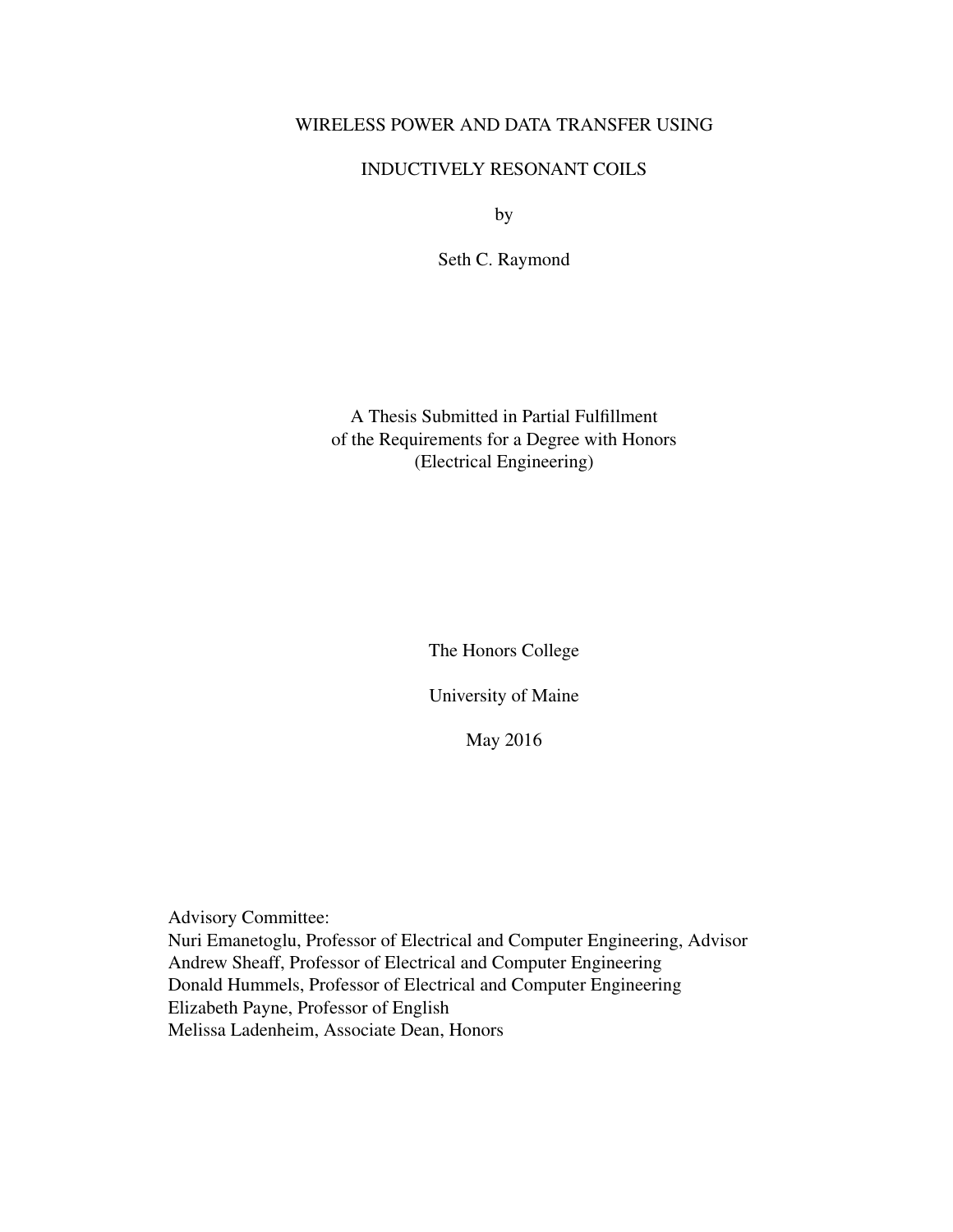#### Abstract

In electronics, resonance occurs when the admittances of circuit components, the imaginary parts of the component impedances, cancel each other out. Operation of circuits at their resonant frequencies can cause oscillation of signals at extreme levels. Nikola Tesla developed the concept of harnessing the capabilities of resonance by transmitting energy wirelessly between two inductively resonant coils. In 1897, his newly patented design, known as the Tesla coil, was an early prototype used to realize his theory. However, only in relatively recent history has the idea been expanded upon and used for commercial applications. Medical devices, such as pacemakers, are powered through resonant inductive coupling; this form of wireless technology has been in use since the 1960s. Battery-operated toothbrushes are typically charged with one or more small coils in the toothbrush and in the cradle, with power transmitted from the cradle to the toothbrush wirelessly. Newer emerging technology, such as radio-frequency identification (RFID) and near field communication (NFC) has provided end-users with relatively simple products for proximity dependent interaction with their personal devices, such as smartphones. This paper describes the theory and limitations of this emerging technology through the design and construction of a wireless NiCd battery charger, as well as through an investigation of some of the more common protocols for wireless data transmission.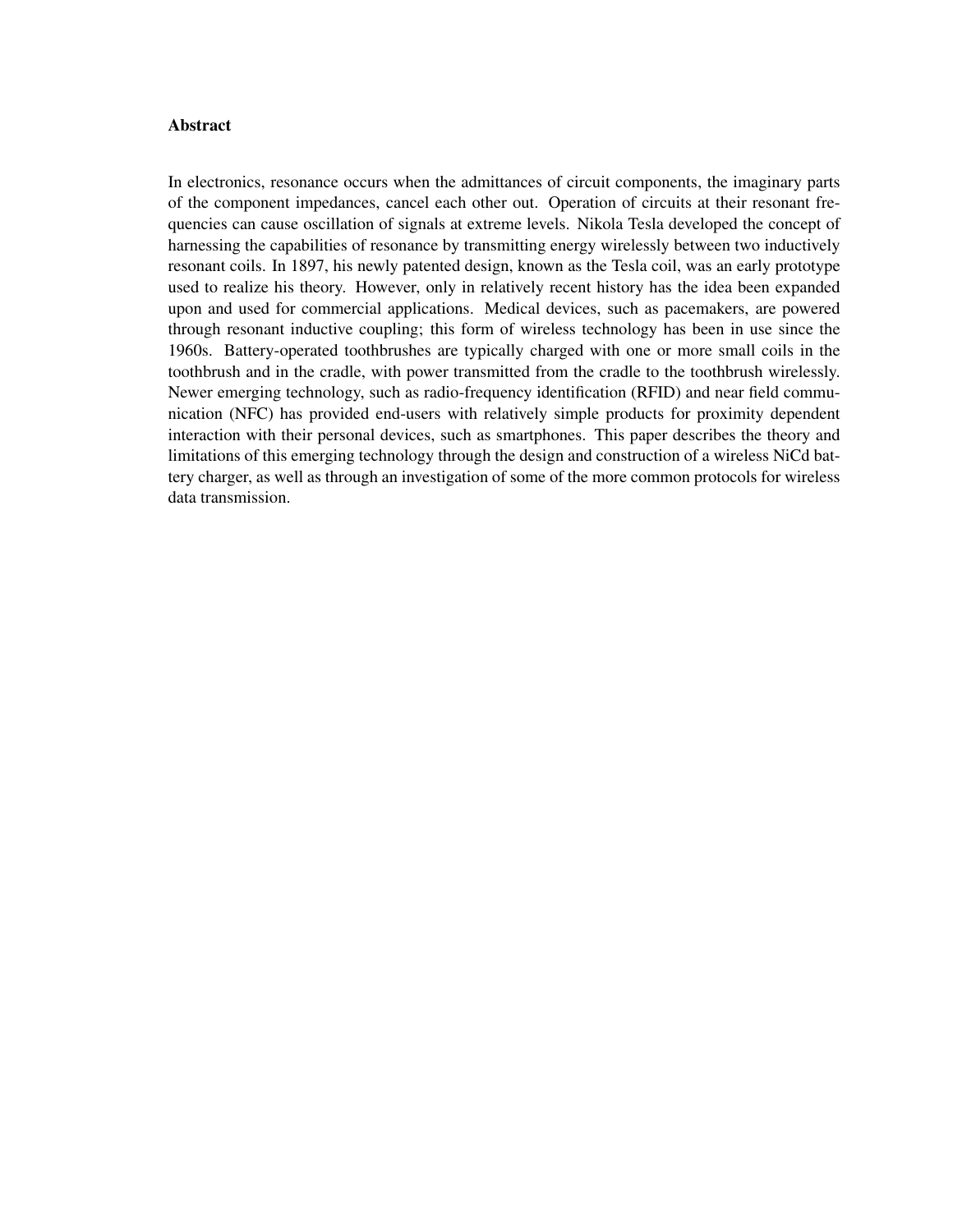# **Contents**

| <b>List of Figures</b> |                                                                                                    |              |                                             |                              |  |
|------------------------|----------------------------------------------------------------------------------------------------|--------------|---------------------------------------------|------------------------------|--|
| 1                      | <b>Introduction</b><br><b>Mechanics of Wireless Transmission</b><br><b>Wireless Power Transfer</b> |              |                                             | $\mathbf{1}$                 |  |
| $\overline{2}$<br>3    |                                                                                                    |              |                                             | 1<br>$\overline{\mathbf{4}}$ |  |
|                        |                                                                                                    |              |                                             |                              |  |
|                        | 3.2                                                                                                |              |                                             | 5                            |  |
|                        |                                                                                                    | 3.2.1        |                                             | - 6                          |  |
|                        |                                                                                                    | 3.2.2        | Power Transmission Construction and Results | 12                           |  |
|                        | 3.3                                                                                                |              |                                             | 13                           |  |
|                        |                                                                                                    | 3.3.1        |                                             | 13                           |  |
|                        |                                                                                                    | 3.3.2        | Power Receiving Construction and Results    | 17                           |  |
| 4                      | <b>Wireless Data Transmission</b>                                                                  |              |                                             | 18                           |  |
|                        | 4.1                                                                                                |              |                                             | 19                           |  |
|                        |                                                                                                    | 4.1.1        |                                             | 20                           |  |
|                        |                                                                                                    | 4.1.2        |                                             | 20                           |  |
|                        | 4.2                                                                                                |              |                                             | 20                           |  |
| 5                      | <b>Conclusion</b>                                                                                  |              |                                             | 21                           |  |
|                        | <b>References</b>                                                                                  |              |                                             |                              |  |
|                        |                                                                                                    | A Schematics |                                             | 23                           |  |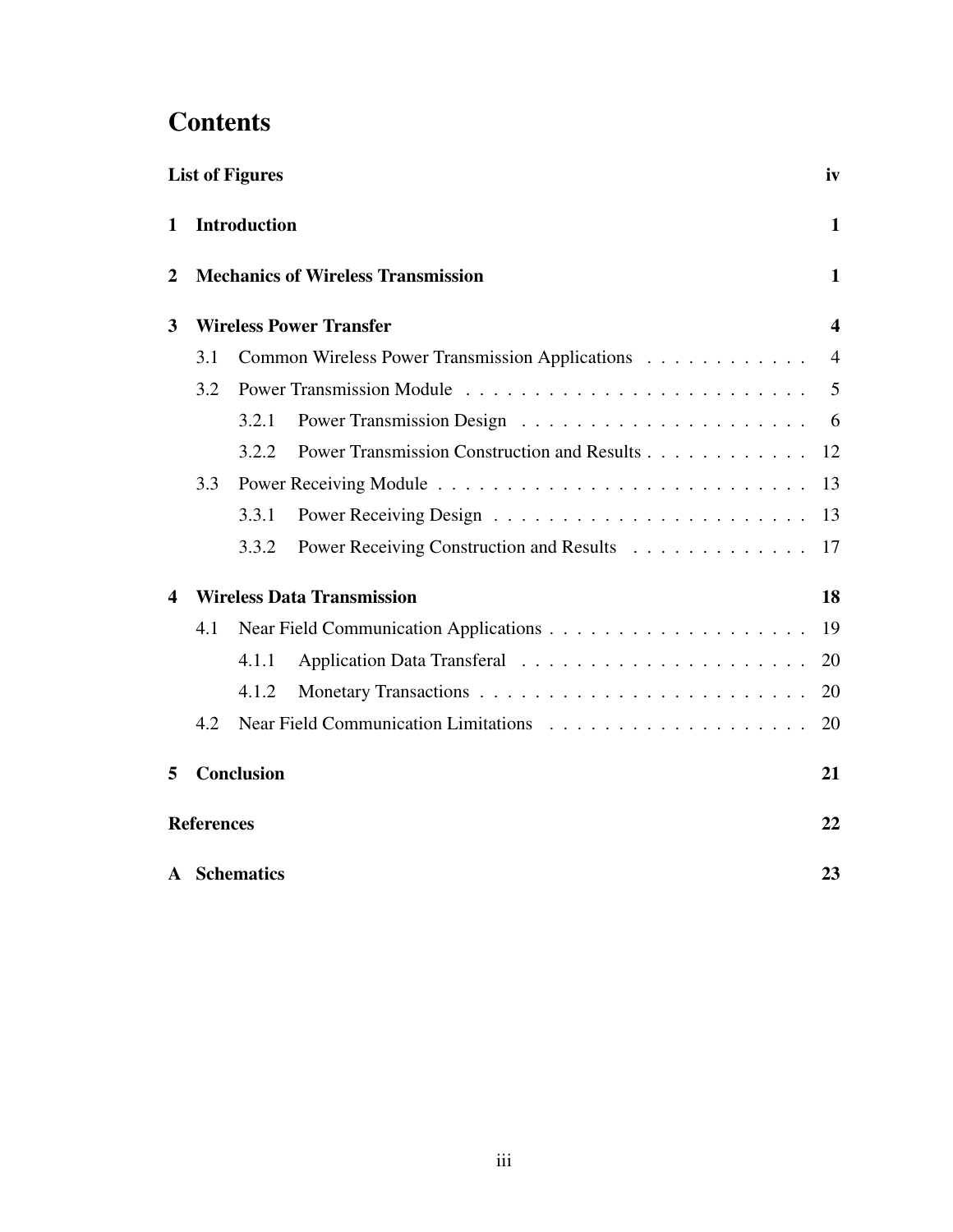# List of Figures

| $\mathbf{1}$   | Magnetic flux through Coil 2 due to current $I_1$                        | $\overline{3}$ |
|----------------|--------------------------------------------------------------------------|----------------|
| $\overline{2}$ |                                                                          | 6              |
| 3              |                                                                          | 7              |
| $\overline{4}$ | Tuned Wien-Bridge oscillator with amplitude stabilization                | 8              |
| 5              | Final tuned Wien-Bridge oscillator schematic                             | 9              |
| 6              |                                                                          | 10             |
| 7              |                                                                          |                |
| 8              |                                                                          | 11             |
| 9              | Comparator circuit schematic with Class B amplifier output stage $\dots$ | 12             |
| 10             |                                                                          | 13             |
| 11             |                                                                          |                |
| 12             | Simulation schematic of half-wave rectification 14                       |                |
| 13             |                                                                          |                |
| 14             |                                                                          |                |
| 15             |                                                                          |                |
| 16             |                                                                          |                |
| 17             |                                                                          |                |
| 18             |                                                                          |                |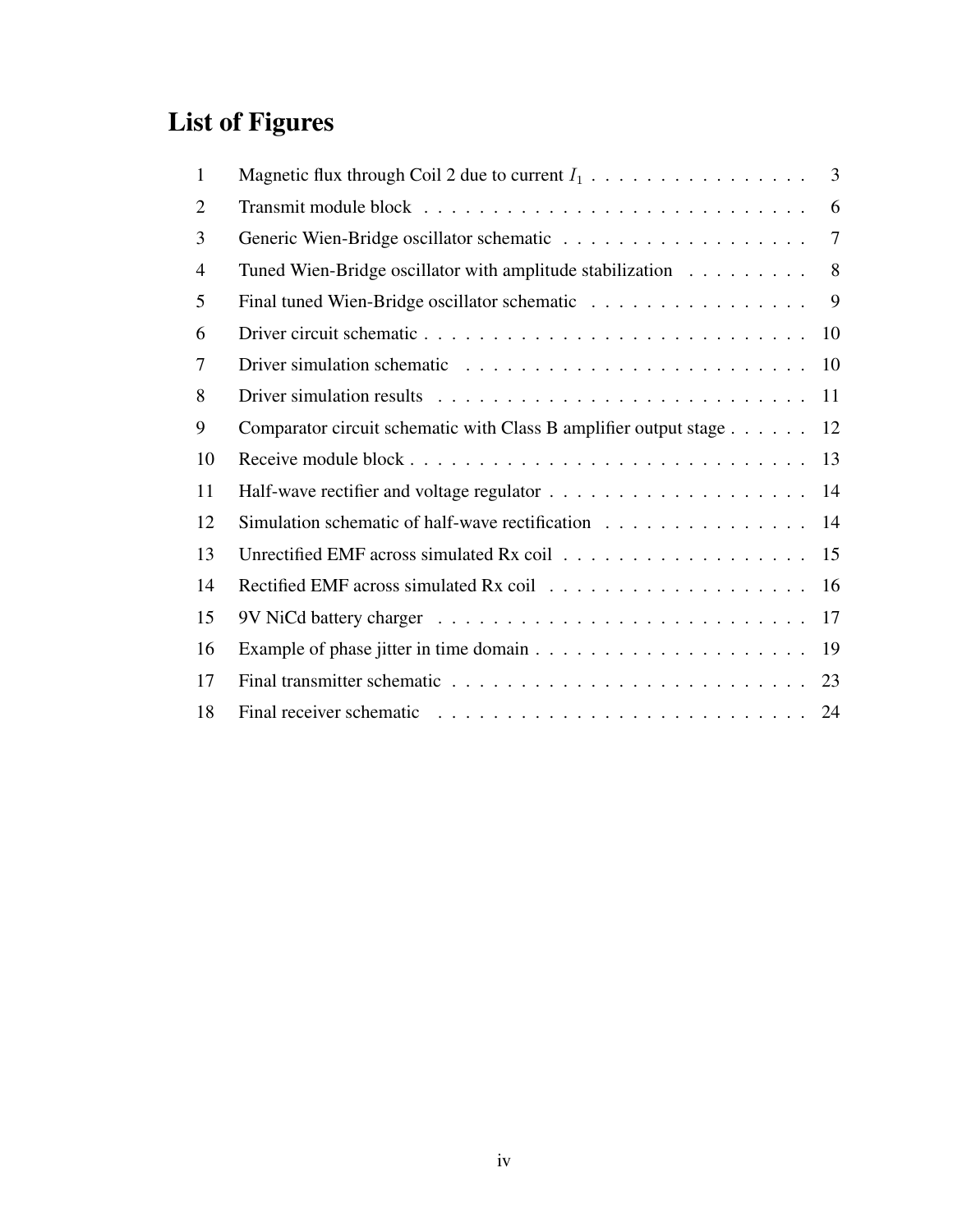### 1 Introduction

Wireless power transmission has been in use since the 1960s, but with limited commercial applications. Due to the advances in this technology, increased consumer use has been seen in the last decade. One of the more prominent industries that is taking advantage of this form of wireless technology is the smartphone industry. Increasing numbers of smartphones and wearable technology devices are integrating wireless battery charging as well as near field communication (NFC) technology. NFC is typically used to automate simple tasks, such as turning off a phone ringer, by programming what is known as a "tag." The tag is then placed on a surface where the user will tap the phone. Once in proximity, the phone executes the programmed command. Monetary transactions can also be performed between supported devices. The intent of the addition of wireless charging and wireless data transfer is to create an easier, more intuitive user experience. The technology does, however, have its own set of limitations and restrictions. This report investigates the mechanics of wireless power transmission and gives an elementary design of a wireless NiCd battery charging system. Research on NFC uses and limitations is also presented.

Section 2 describes the electromagnetic workings of wireless transmission. Section 3 presents the design, construction, and results of a wireless battery charging system. Section 4 summarizes research on wireless data transmission used in an increasing number of smartphones. Section 5 concludes the report.

### 2 Mechanics of Wireless Transmission

Passive circuit components include resistors, capacitors, and inductors. Each of these components have an impedance associated with them, meaning they oppose the flow of current when a voltage is applied across the terminals of the component. Impedance can be broken up into real and imaginary parts. Ideally, resistors have purely real impedances, whereas capacitors and inductors have purely imaginary impedances. The impedances of capacitors and inductors are frequency dependent. Frequency is represented as  $\omega$  in this section. Equation 1 below describes the impedance  $Z_L$  of an inductor with inductance  $L$ .

$$
Z_L = j\omega L \tag{1}
$$

Note that the impedance of an inductor will increase with frequency. This can be contrasted with the impedance of a capacitor. The impedance  $Z_C$  of a capacitor with capacitance C is given in Equation 2. Again, the impedance of this component is frequency dependent.

$$
Z_C = \frac{1}{j\omega C} = \frac{-j}{\omega C}
$$
 (2)

Note that with capacitors, the impedance now decreases with higher frequencies. Recalling that the resonant frequency of a circuit is the frequency at which the imaginary parts of the circuit impedance is equal to zero, it can be seen that combining capacitors and inductors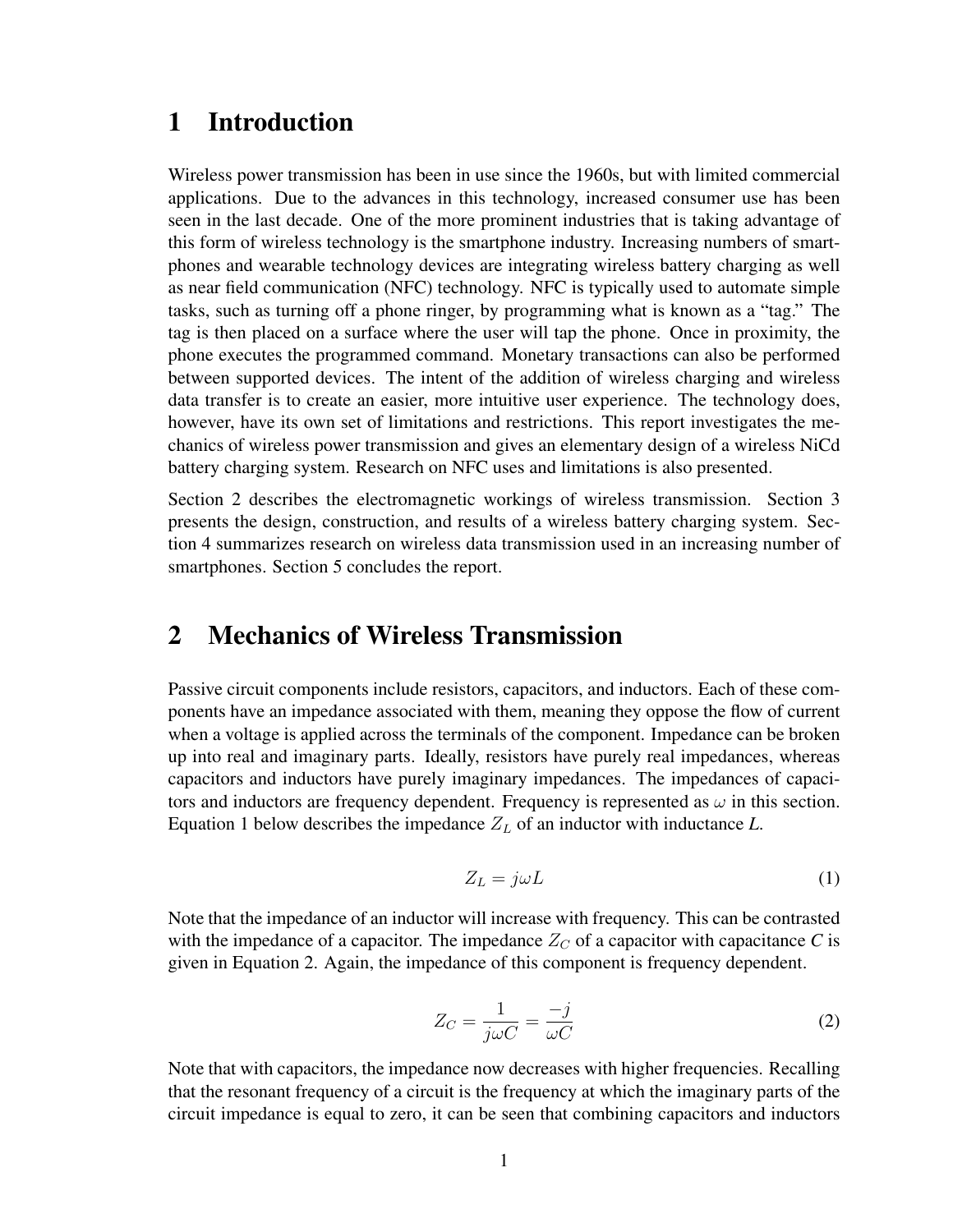in some combination will result in a resonant frequency,  $\omega_0$ , based on the inductance and capacitance of the components. A particular resonant frequency, or a tuned resonant frequency, can be achieved by picking inductance and capacitance values for a given circuit topology.

An important note is that Equations 1 and 2 assume ideal components. Real world components are not ideal and include what are known as parasitic resistances, capacitances, and inductances, which will alter the given equations slightly and give rise to an error in the actual resonant frequency of the circuit. Component leads give rise to parasitic inductances. Leads and wires, such as those making up the inductive coil, produce parasitic capacitances. Finally, all wires are inherently resistive, which produces some losses. These parasitics should also be taken into account when designing resonant circuitry.

With an understanding of the concept of resonance, the physical properties of inductors can now be described. Inductors inherently oppose a change in current and do so by generating a magnetic field. This field is how the inductor stores energy. In this text, vectors are represented in bold-face. The magnetic field, B, at a distance *r* away from a straight wire with current *I* flowing through it is described in Equation 3. The permeability of free space,  $\mu_0$ , is constant and is taken as  $4\pi \times 10^{-7} [NA^{-2}]$ .

$$
\mathbf{B} = \frac{\mu_0 I}{2\pi r} \tag{3}
$$

An inductor can be described as a wire wound about an axis. The magnetic field produced by the inductor is now focused in the direction of the axis about which the wire is wrapped. The magnetic field produced by an inductor with N turns and length  $\ell$  is given in Equation 4.

$$
\mathbf{B} = \frac{\mu_0 I N}{\ell} \tag{4}
$$

Again, inductors can be used to store energy in a circuit. When the current through an inductor increases or decreases, the magnetic field produced by the inductor will either expand or collapse respectively. This change in magnetic field ideally keeps the number of electrons flowing through the inductor constant by either extracting energy from the inductor or returning energy to it.

The change in current also results in a change in voltage across the inductor. Through electromotive self-induction, the change in strength of a magnetic field produced by an inductor gives rise to a corresponding voltage across the inductor. This electromotive force (EMF) has a polarity that opposes the change of current. The EMF across an inductor with inductance *L* and time-changing current  $\frac{dI}{dt}$  is defined in Equation 5.

$$
\varepsilon = L \frac{dI}{dt} \tag{5}
$$

With the knowledge of how energy is stored in an inductor, a related parameter can now be described. The magnetic flux is defined as the amount of magnetic field passing through a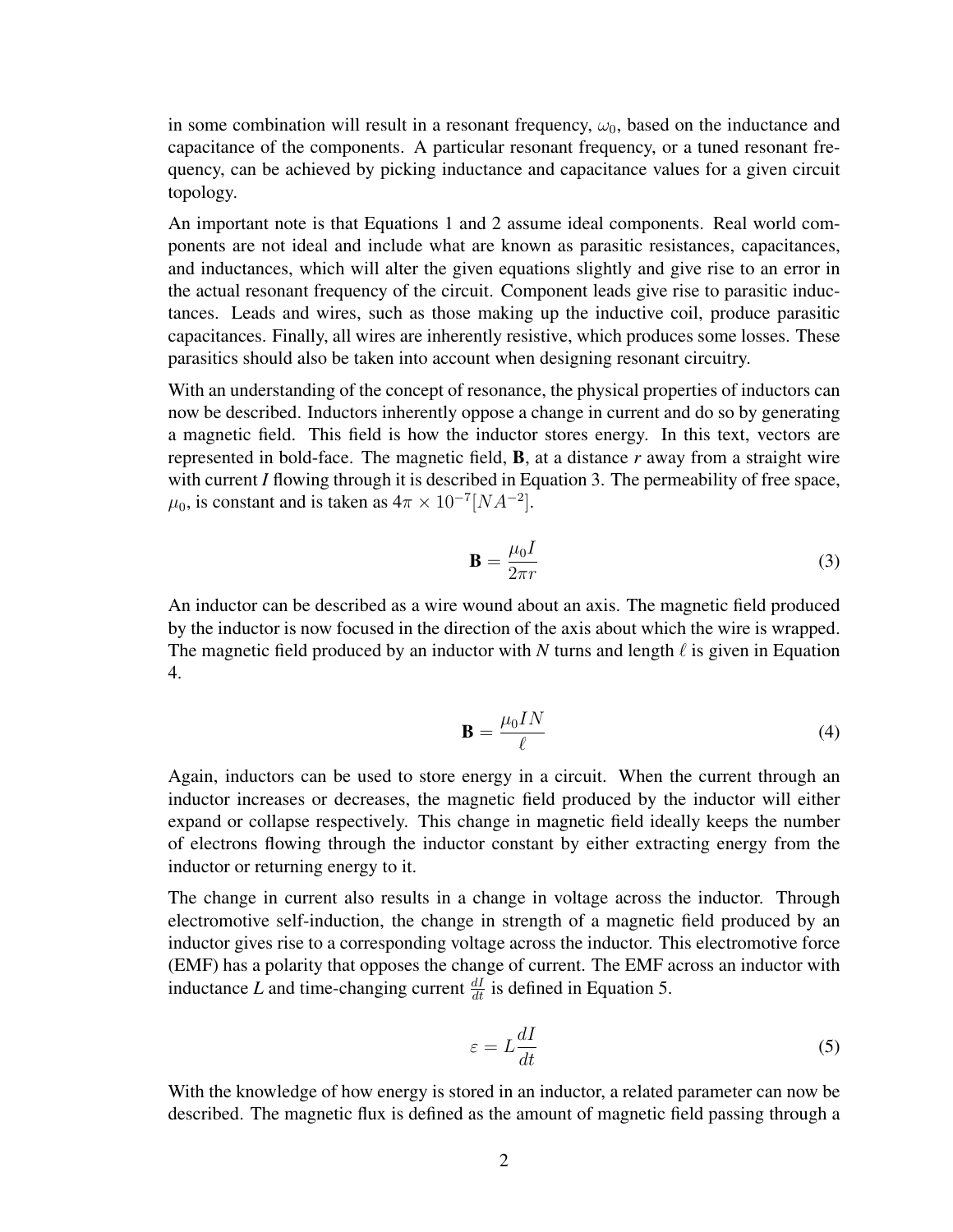given area. Magnetic flux,  $\Phi$ , is mathematically defined in Equation 6.

$$
\Phi = \mathbf{B} \cdot \mathbf{A} = |\mathbf{B}| |\mathbf{A}| \cos(\theta) \tag{6}
$$

It should be noted that the vector area of the surface  $\bf{A}$  has a magnitude equal to the surface area of the object and points normal to the surface. The value of  $\theta$  is defined as the angle between B and A.

With the definition of magnetic flux, it is now possible to describe the transmission of power between the two inductors. Consider the condition shown in Figure 1, which was taken from the online MIT Electromagnetics course notes.



Figure 1: Magnetic flux through Coil 2 due to current  $I_1$  [1]

Recall that the magnetic field  $\mathbf{B}_1$  is produced by Coil 1 in order to store energy if current *I*<sup>1</sup> changes. Placing the coils in close proximity to one another results in the magnetic field produced by Coil 1 passing through Coil 2, giving rise to magnetic flux  $\Phi_{21}$ . The EMF across Coil 2 due to Coil 1,  $\varepsilon_{21}$ , is a function of the change in magnetic flux and is given below in Equation 7.

$$
\varepsilon_{21} = -N_2 \frac{d\Phi_{21}}{dt} \tag{7}
$$

This property is called mutual inductance. The energy stored by Coil 1 is captured by Coil 2, which induces an electromotive force across Coil 2. However, the electromotive force across Coil 2 is only produced if the current  $I_1$  changes. The mutual inductance proportionality constant is defined as *M*, where  $0 < M < 1$ . The mutual inductance proportionality constant between Coil 1 and Coil 2,  $M_{21}$ , can be found using Equation 8.

$$
N_2 \frac{d\Phi_{21}}{dt} = M_{21} \frac{dI_1}{dt}
$$
 (8)

By substituting Equation 7 into Equation 8, it can be seen that the mutual inductance proportionality constant shows how efficiently Coil 2 transforms the magnetic field  $\mathbf{B}_1$  into a usable voltage. A higher mutual inductance proportionality constant means the coils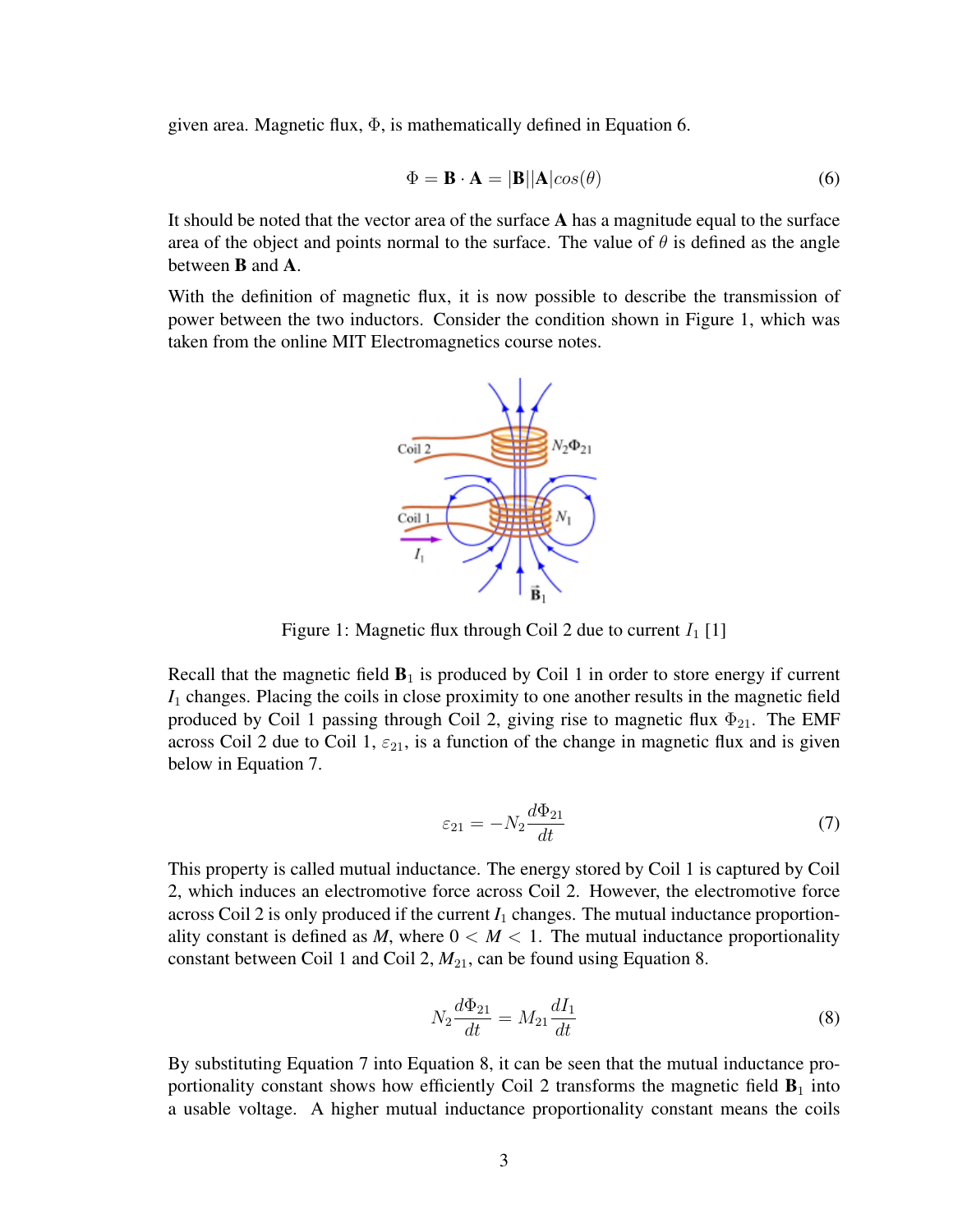are better physically matched, giving a higher magnitude of voltage with the same timevarying current. The value of *M* is dependent on the physical characteristics of the two coils, including the number of turns of the wire, the diameter of the wire that makes up the coil, and the geometry, or whether the coil windings are stacked vertically, or expand out horizontally. The coefficient is also dependent on the physical proximity of the two coils.

Plugging Equation 8 into Equation 7 shows that the voltage across Coil 2, the EMF, is dependent on how much the current through Coil 1 varies with time. A rapid change in current through Coil 1 will produce a large voltage across Coil 2. In design, it is typically desirable to have a large voltage across the inductor corresponding to Coil 2, as the voltage can be stepped down with standard circuit topologies, such as a buck converter.

### 3 Wireless Power Transfer

By using the mechanics outlined in Section 2, hardware can be designed to cause a "transmission coil" to produce a magnetic field. A "receiving coil" placed in this magnetic field can harness the transmitted energy and transform it into a usable voltage. These coils correspond to Coil 1 and Coil 2 in the previous section, respectively. This transmission typically occurs over relatively short distances. Recall that the amount of current produced in the receiving coil is related to the proportionality constant *M*. The value of *M* is highly dependent on distance, and a larger distance results in a significantly smaller value. The AC voltage signal induced across the receiving coil is often rectified into a DC voltage source.

Section 3.1 describes some of the common applications for wireless power transmission. Section 3.2 introduces the power transmission source and is further broken down into the design, construction, and testing of the source. Section 3.3 similarly introduces the power receiving circuitry, and is broken down into the design, construction, and testing of a 9V NiCd battery charging circuit.

### 3.1 Common Wireless Power Transmission Applications

The mutual inductance proportionality constant, defined as *M* in Section 2, serves to show that there are physical limitations to wireless power transmission. One of the most significant limitations is that the power receiving device needs to be in close proximity to the transmission source for good inductive coupling and increased transmission efficiency. For this reason, it does not make sense for a device to be powered solely from the EMF produced by the receiving coil. Instead, many systems that use wireless power transmission instead use it to charge a battery, which then powers the receiving side.

Many of the modern applications of wireless power transmission follow the Qi standard (pronounced "chee"). In the field of smartphone and wearable technology, many thirdparty manufacturers develop wireless power charging pads. These pads act as Coil 1, the transmission coil, in the scenario presented in Section 2. If these pads meet Qi specifications, they can be used to charge Qi-compliant receiving devices.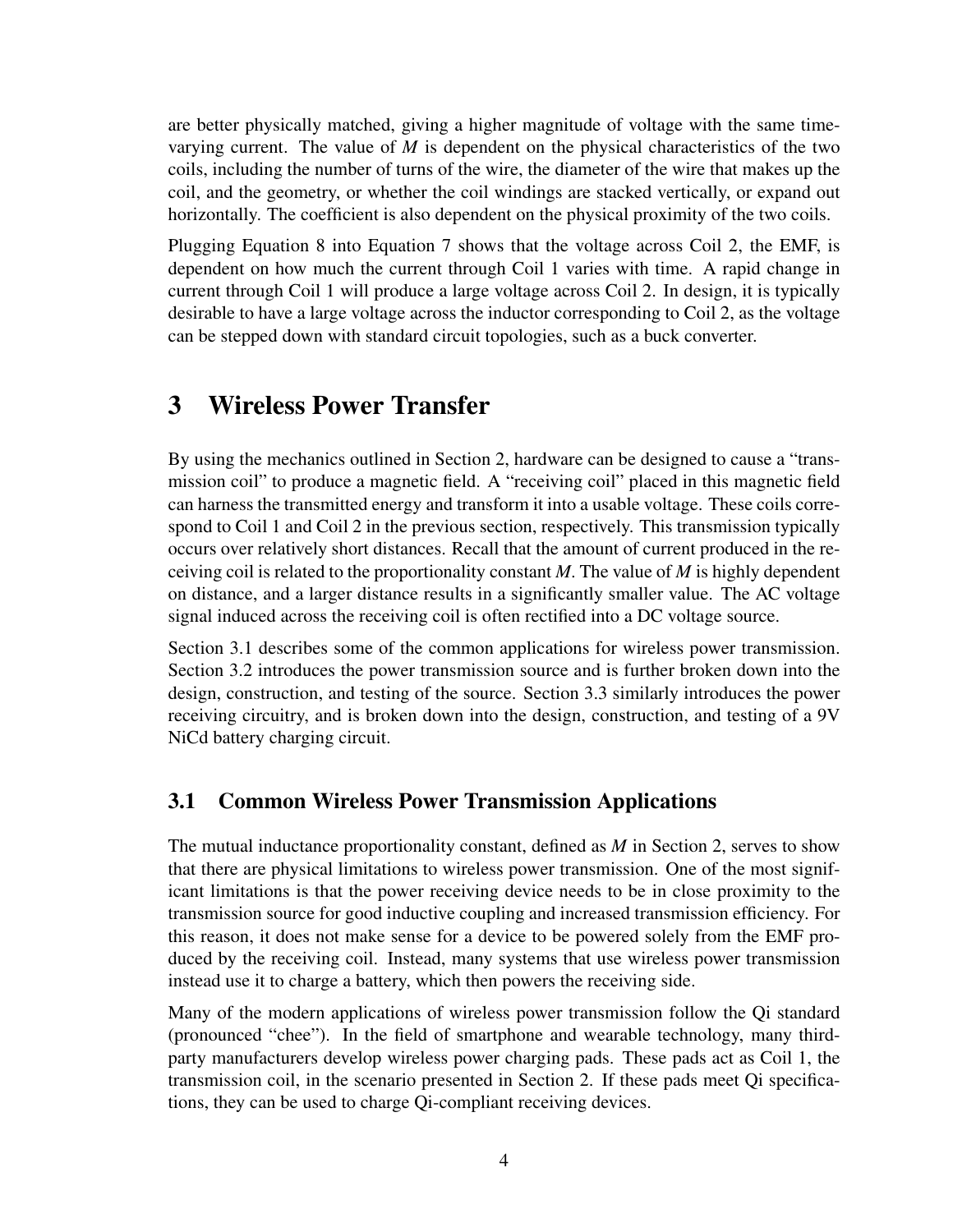In order to be compatible, devices need to meet power efficiency specifications. These specifications are highly dependent on the mutual inductance proportionality constant between the transmission and receiving coils in the two devices. The Qi standard defines the physical properties of both coils, attempting to maximize the inductive matching. These properties include, but are not limited to, the diameter of the wire used to make the coils, the thickness of the coils, inner and outer diameters of the coils, number of layers of wire in the coils, and the number of turns per layer.

Qi recommends particular designs for coil alignment in the power transmission source, which is also referred to as a "base station" [2]. These designs include coil arrays, guided magnetic coil positioning, and free moving coils. A typical base station is in the form of a mat, with coils inside taking one of the three coil alignment designs. The mat transforms power from AC mains and produces a magnetic field compliant with the Qi standard. A device that follows the Qi wireless power receiving standard can be placed on the mat and will receive the transmitted energy.

Qi compliant base stations also typically contain some sort of a microcontroller to start and stop transmission if a receiving device is not detected, or if the receiving device no longer requires transmitted power; i.e., the battery of the device is fully charged. According to the Qi Version 1.1.2 Standard [3], communication between the receiver and transmitter is done using backscatter modulation, referring to the reflection of waves from the receiver back to the transmitter.

Modulation of a signal means particular aspects of a periodic waveform, known as a carrier signal, are adjusted. A form of modulation, called backscatter modulation, is performed on the receiving end per the Qi communication protocol. Circuitry is designed to modulate the carrier signal based on this protocol and reflect the modulated signal back to the transmitter. The transmitter detects the modulation in the returned signal and adjusts its output magnetic field according to the message received.

The transmitter parses, or interprets, the packets sent by the receiver and alters the amount of current passing through the transmission coil. If no reply is received, then the transmitter weakens the magnetic field and decreases the amount of energy transferred. This low energy state reduces the amount of electricity consumed by the transmitter as a consumer cost-saving benefit. A more in-depth analysis of the protocol is presented in Section 4.

As an Electrical Engineering capstone project, a wireless battery charging system was designed and constructed. Due to the time constraints on the project, it was not feasible to incorporate all specifications required by the Qi standard into the project. To follow the Qi standard, a communication link between the transmitter and receiver would need to be established, and circuitry to vary the magnetic field based on the data transmitted would be required.

#### 3.2 Power Transmission Module

The first module designed for the wireless power transmission system is the Transmit module. This module takes power from AC mains and produces a magnetic field. The Transmit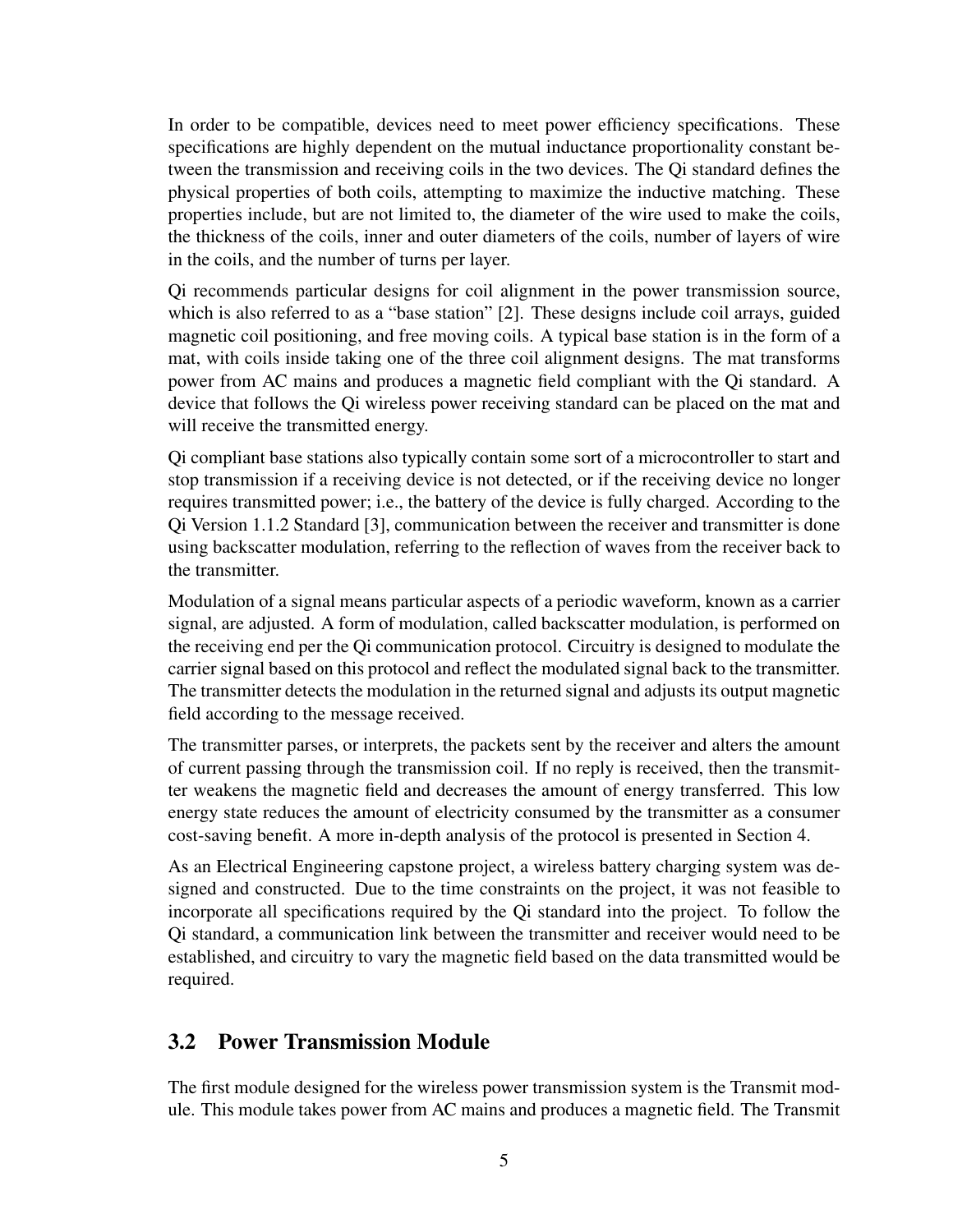module block is shown below in Figure 2.



Figure 2: Transmit module block

The module input to this block is AC mains. This input is fed into the power supply, which provides  $\pm 15V$  to the designed circuitry. An oscillator circuit creates a sinusoid, which is converted to a square wave using an op amp acting as a comparator. The square wave drives the gate of a power MOSFET, which pulses current through an inductor, denoted as the Tx coil in Figure 2. This inductor is aligned with a second, matched inductor, labeled as the Rx coil in Section 3.3.

The two matched inductors are respectively analogous to Coil 1 and Coil 2 from Section 2. These inductors ideally act as an air-core 1:1 transformer, as the matching coefficient *M* approaches 1. This corresponds to all of the energy in the magnetic field to be captured by the receiving coil, resulting in a perfectly mirrored voltage and current between the transmission and receiving coils. Since *M* is not the ideal value of 1, losses in the transmission are noticed. The Transmit module output can be described as transmitted energy that needs to be captured by the Receive module and manipulated into a usable electrical signal.

#### 3.2.1 Power Transmission Design

The Transmit module consists of pre-fabricated power supply, an oscillator circuit, a comparator, and a gate driver circuit. A Nemic Lambda ET-4A power supply was chosen. The supply was chosen based on its ability to produce both +15V and -15V outputs, which allowed for a large peak-to-peak voltage signal oscillator output. This design choice was originally driven by the desire to operate the system in a continuous waveform mode, meaning that the signal passed through the inductor is a pure sinusoid. However, through design and testing, it was found that not enough power was being transmitted. The mode of operation was switched to a pulsed current mode of operation, which will be described later in this section. This mode of operation results in a significantly larger change in current, which induces a much larger voltage across the receiving coil, as described in Equation 5.

The op amp for the oscillator circuit was chosen to take advantage of the large supply voltages, but also needed to produce a sinusoidal signal at 100kHz, the self-resonant frequency of the transmission inductor used, an AWCCA 53N53 inductor purchased from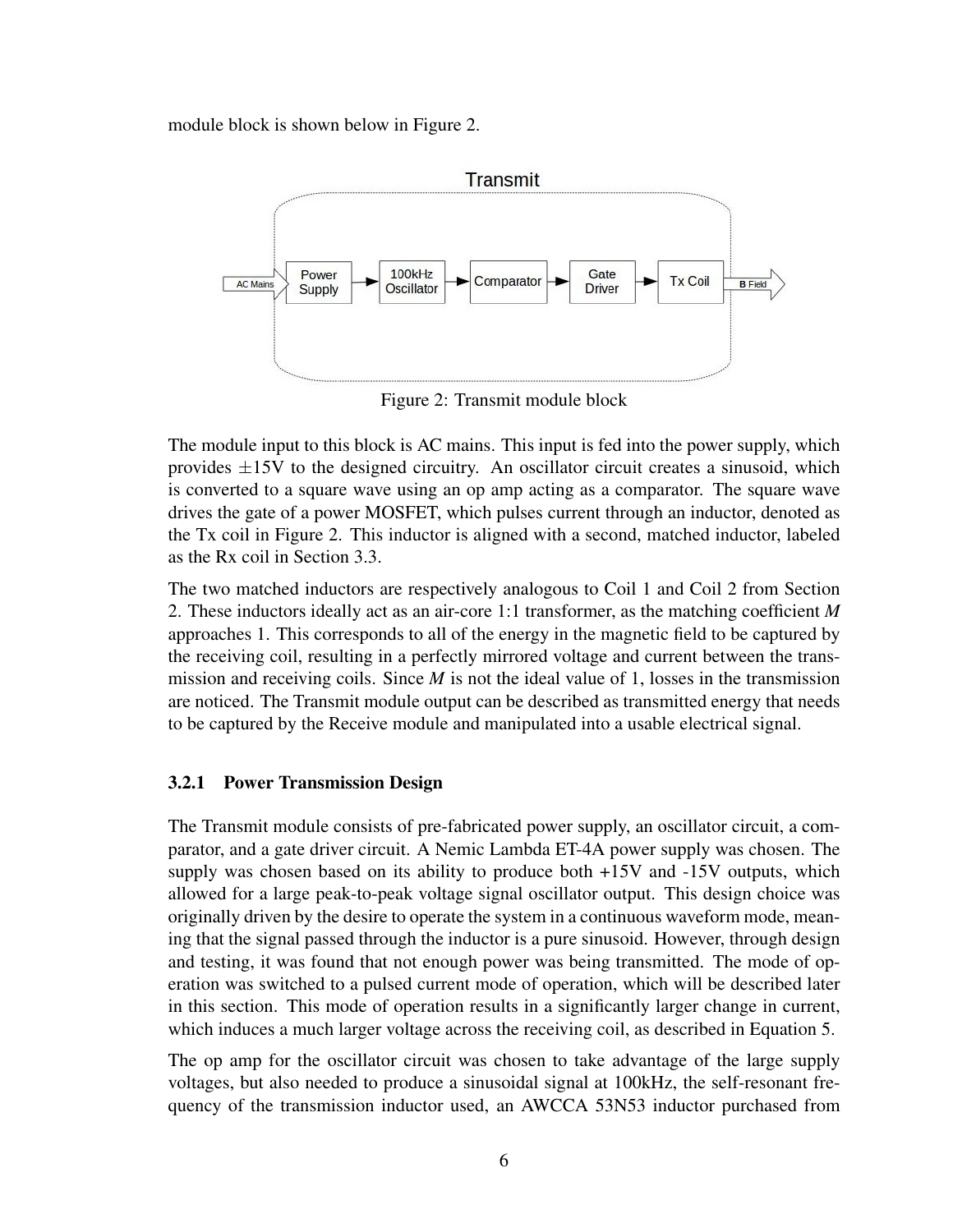Digi-Key. No capacitors were used to create a resonant frequency. Instead, the parasitic capacitances of the inductors and the solderboards on which the circuitry was constructed was used to determine the self-resonant frequency. These parasitics were found in the inductor datasheet. An LF351 op amp was chosen based on the range of supply voltages allowed and the capabilities of outputting signals well above the desired oscillation frequency.

The oscillator design chosen was a Wien-Bridge oscillator circuit. The generic Wien-Bridge oscillator is shown below in Figure 3. The schematic was taken from Microelectronic Circuits 6th Edition by Sedra and Smith.



Figure 3: Generic Wien-Bridge oscillator schematic [4]

This oscillator works at a frequency of  $\omega_0 = I/CR$  when the loop gain is approximately unity, or  $R_2/R_1 = 2$ . However, this circuit did not meet all requirements for the oscillator needed for the project. The oscillator in Figure 3 takes an input signal,  $V_a$ , which is not available in the project. As such, a similar design that excludes the input signal  $V_a$  is considered. A different variation of the generic Wien-Bridge oscillator circuit was used and is shown in Figure 4. This schematic is again taken from Microelectronic Circuits 6th Edition.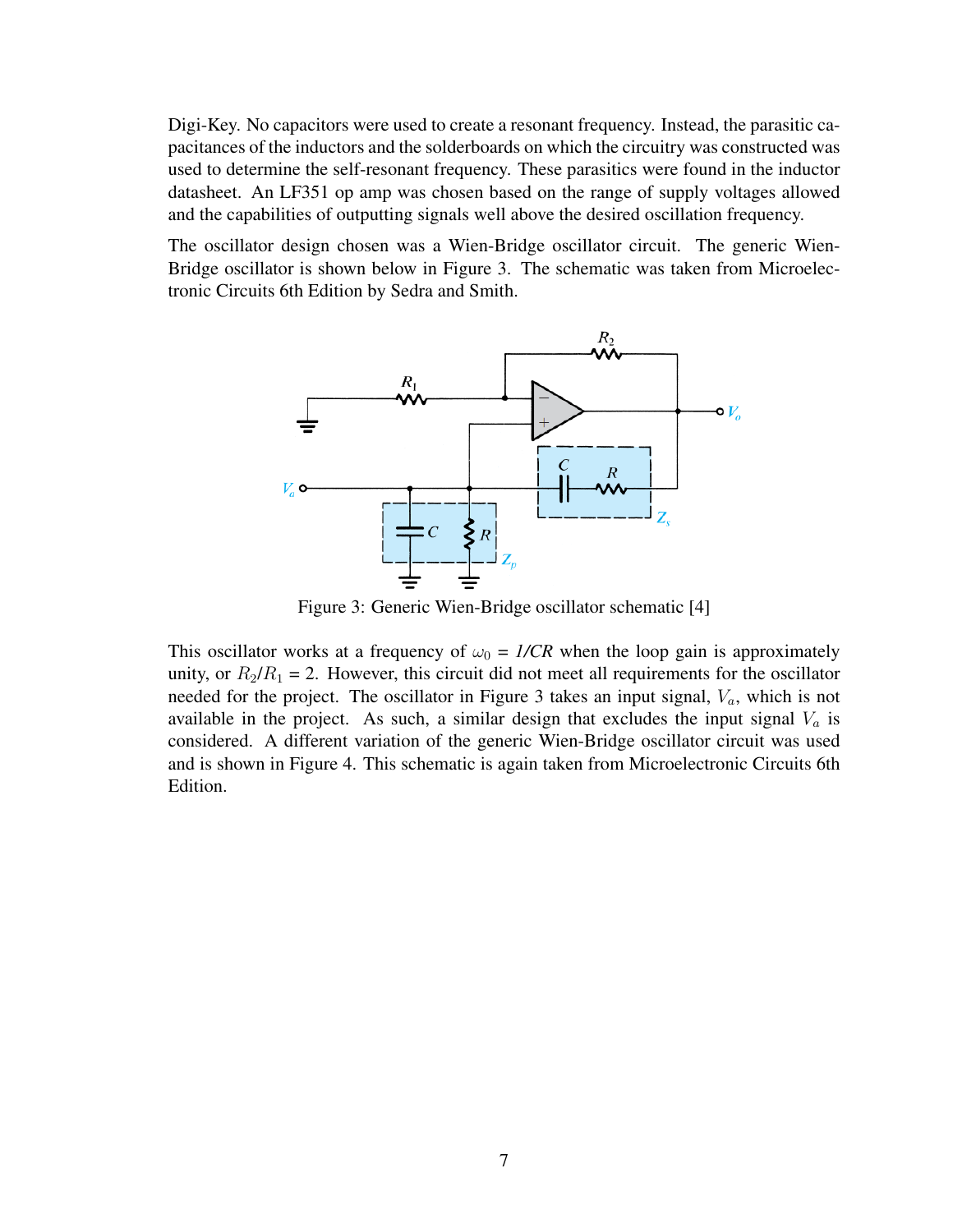

Figure 4: Tuned Wien-Bridge oscillator with amplitude stabilization [4]

By adjusting component values, the oscillation frequency can be tuned to a particular frequency. The oscillator shown in Figure 4 above is tuned for an oscillation frequency of approximately 6.3kHz. The operation of this oscillator is similar to the operation of the generic Wien-Bridge oscillator described above, but with a few distinct differences. The major difference is that the oscillator with amplitude stabilization has no input signal, and instead is initially triggered into oscillation by noise from the power supply. A handful of equations characterize the behavior of the oscillator from Figure 4. Equations 9 and 10 below give a general characterization for the parallel and series resistances and capacitances.

$$
R = R_p = R_s,\tag{9}
$$

$$
C = C_p = C_s \tag{10}
$$

Choosing values for R and C defined above determine the frequency of oscillation for the Wien-Bridge oscillator, which is shown in Equation 11 below.

$$
\omega_0 = \frac{1}{RC} \tag{11}
$$

It should be noted that the oscillation frequency is dependent on the network connected to the non-inverting input and the output signal amplitude is dependent on the network connected to the inverting input. The positive feedback of the oscillator has approximately zero phase shift at the resonant frequency. Therefore, both the inverting and non-inverting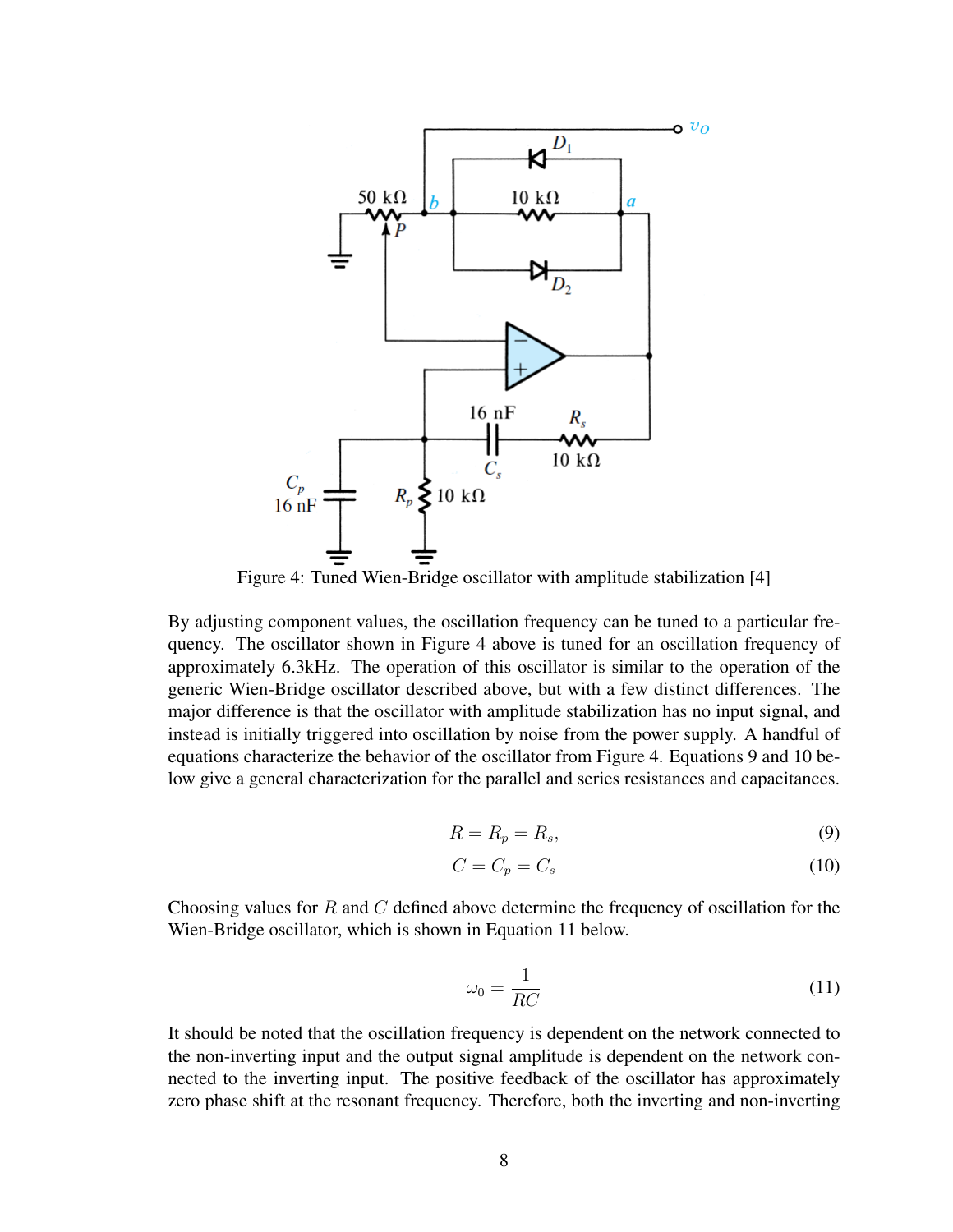inputs are approximately equal and in-phase at the resonant frequency, causing oscillation at that frequency. The potentiometer,  $P$ , is adjusted such that the diodes  $D_1$  and  $D_2$  conduct, causing the resistor between nodes *a* and *b* to be negligible. Further tuning of the potentiometer increases or decreases the amplitude of the sinusoid at the output. The two diodes also limit the gain of the oscillator such that the system does not become unstable.

It should also be noted that there is no input signal to the oscillator, which is desirable for the project. Instead, the system takes advantage of the inherent noise found in many power supplies. Since oscillators are unstable systems, the small ripple in supply voltage is amplified, triggering the oscillation at the desired frequency.

Resistance values of 1.5k $\Omega$  and capacitance values of 1nF were chosen to reach a 100 kHz oscillation frequency. Like in Figure 4, a potentiometer was used to tune the amplitude of the signal. Schottky diodes were chosen over standard diodes for their low forward voltage drop. The oscillator schematic designed using Digi-Key's SchemeIt software is shown below in Figure 5.



Figure 5: Final tuned Wien-Bridge oscillator schematic

The oscillator was constructed and produced the desired sinusoidal signal. However, the oscillator was incapable of driving the Tx coil, as the output impedance of the oscillator is less than the impedance of the inductor. Therefore, more circuitry needed to be designed. The chosen inductors were AWCCA 53N53 inductors purchased from Digi-Key. These inductors were chosen based on their range of operation frequencies, as well as due to the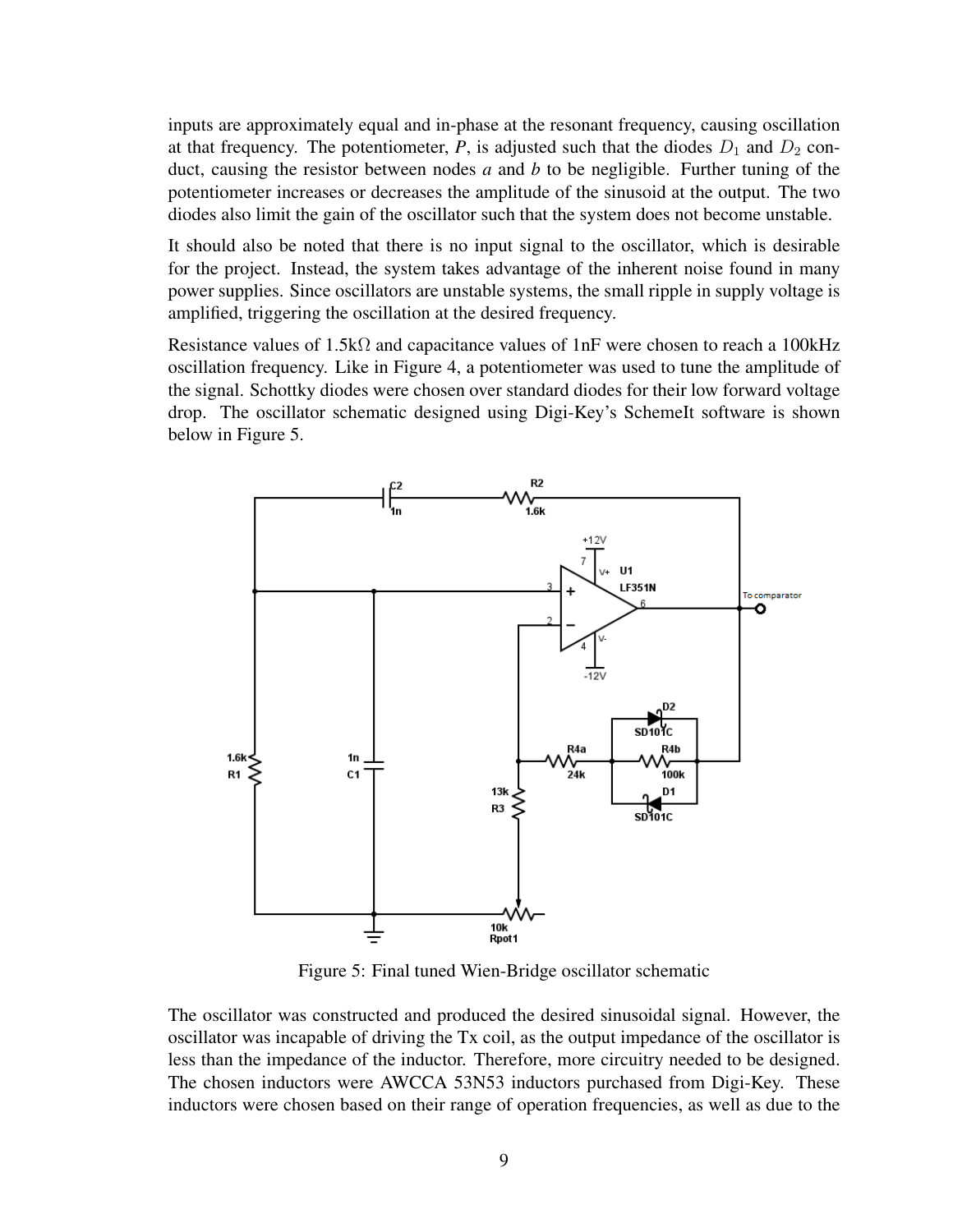familiarity with the product. The inductors have a nominal inductance of  $24\mu$ H. To drive the Tx coil, a power MOSFET was used to pulse current through the inductor. The driver circuit, designed using Digi-Key's SchemeIt software, is shown in Figure 6. The circuit simulated in Micro-Cap Version 11 is shown in Figure 7.



Figure 6: Driver circuit schematic Figure 7: Driver simulation schematic

The input to the gate driver was not connected to the oscillator in the final circuit, but instead to the comparator, which will be described shortly. When the MOSFET switches on, current from the power supply is pulled through the inductor and the MOSFET to ground. When the MOSFET switches off, no current flows through the inductor, causing the necessary change in current to produce the magnetic field. The MOSFET chosen was an IRF630 power MOSFET. This MOSFET was chosen due to its high drain current ratings of up to 5.7A continuous, and due to its availability through the ECE Department.

The MOSFET  $M_1$  is simulated as an IRF630 and the inductor  $L_1$  is simulated as the 24 $\mu$ H given in the datasheet for the wireless coil. The body effect of the transistor was ignored, as the body is tied to the source of the transistor. The voltage source  $V_2$  was simulated as a 100kHz sinusoid with a 12V peak voltage. A transient simulation was run using Micro-Cap, and the results of the simulation are shown below in Figure 8. The data was extracted from Micro-Cap and plotted using MATLAB.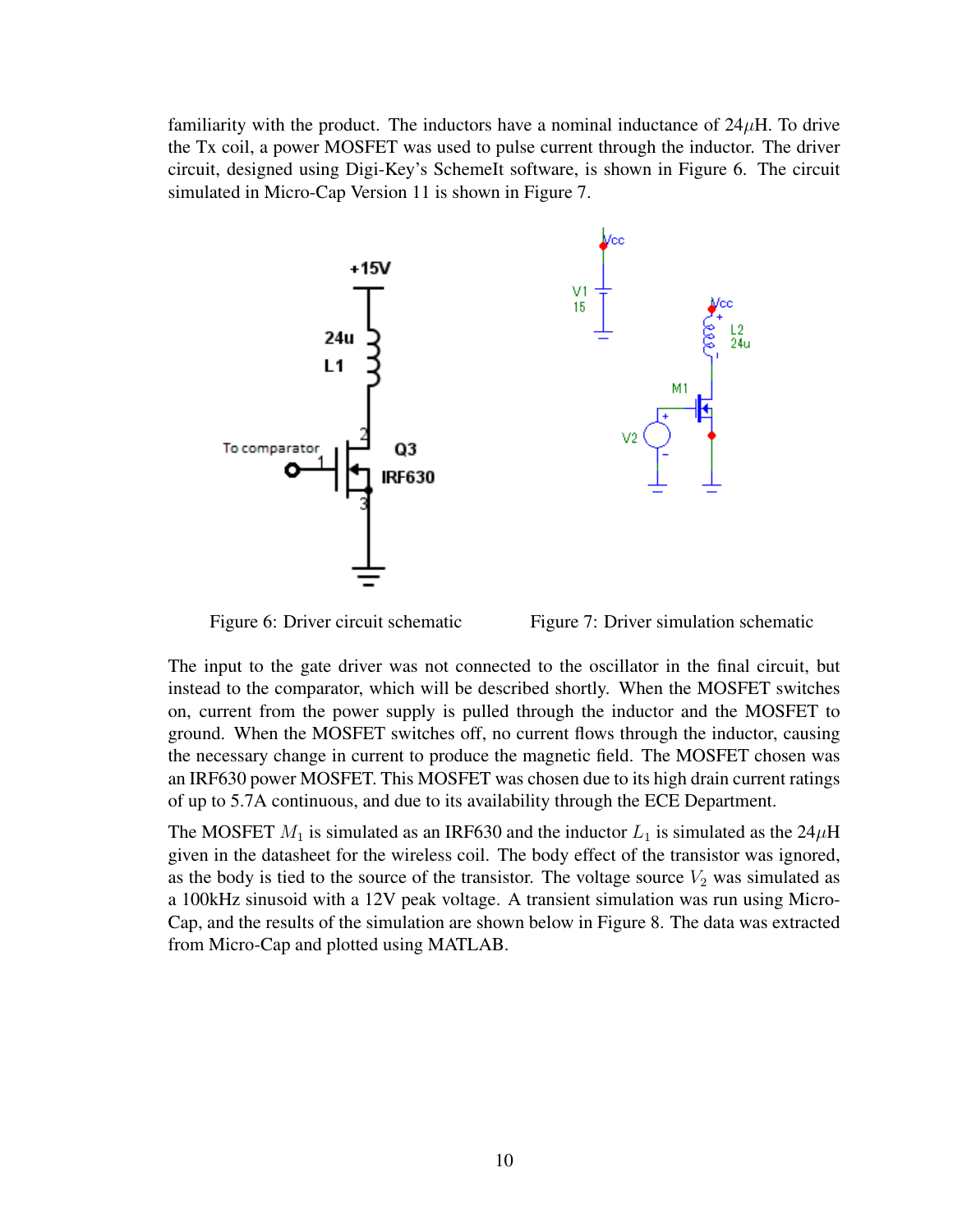

Figure 8: Driver simulation results

The top graph shows the oscillatory input to the gate of the MOSFET and the bottom graph shows the current through the inductor. The peak current through the inductor is approximately 1.5A, which is well within the safe operating range of the MOSFET.

Again, the gate of the MOSFET was originally connected to the output of the oscillator. However, through experimentation it was found that a sinusoidal input signal was not strong enough to turn the MOSFET on fully, even with a 3V  $V_t$ . By instead driving the gate of the MOSFET with a low duty cycle square wave, the MOSFET is quickly switched on fully, then switched off. This rapid change in current through the Tx coil produces a large voltage across the Rx coil, as described in Section 2.

To produce a square wave at the desired frequency, a comparator was used. An LF351 was used in a comparator circuit configuration due to its availability in the ECE Parts Store. The comparator circuit is shown in Figure 9. This schematic was also designed in the Digi-Key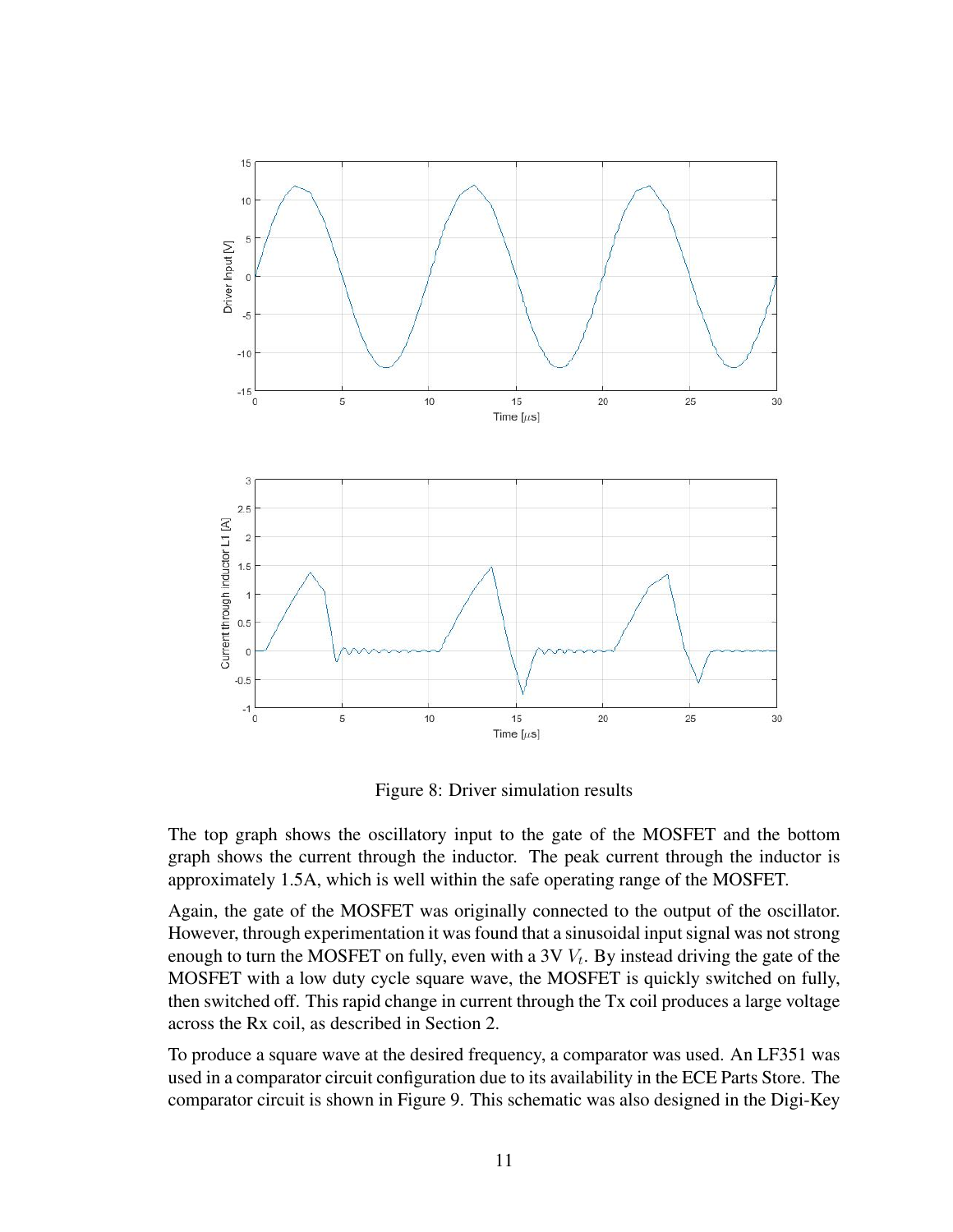SchemeIt software.



Figure 9: Comparator circuit schematic with Class B amplifier output stage

The non-inverting input to the op amp is the sinusoidal output of the oscillator. Adjusting the value of  $R_{pot}$  either increases or decreases the duty cycle. When the non-inverting input, the sinusoid produced by the oscillator, is greater than the reference voltage set by the potentiometer, the output is +12V. When the non-inverting input is less than the reference voltage, the output is -12V. The output is then passed through a Class B output stage, which acts as a voltage buffer as well as a level shifter from  $\pm 12V$  to  $+12V$  and 0V. The reason for a voltage buffer is to transition an output signal from a high impedance source to the input of a low impedance circuit. Even though the LF351 has a high output impedance and the signal it generates is used to drive the gate of an IRF630 MOSFET, which has a low input impedance, the buffer prevents the MOSFET from loading the comparator. The Class B output stage was designed using a 2N3904 NPN BJT and a 2N3906 PNP BJT. The entire transmitter schematic, including the oscillator, comparator with output stage, and MOSFET driver circuit, can be seen in Appendix A.

#### 3.2.2 Power Transmission Construction and Results

When constructed and tested using a CS13003x III DC Regulated power supply, it was found that the current drawn from the supply was approximately 1.1A.

Originally, the inductor was to be driven by the sinusoidal output of the oscillator. As described in the Design section, the op amp was not able to drive the low impedance of the inductor without causing loading problems. For this reason, the Class B amplifier output stage was included. It was then discovered, through experimentation, that the sinusoidal signal through the inductor did not produce a strong enough magnetic field, which led to a small current induced through the Rx coil. These results led to the inclusion of the gate driver circuit to pulse high amounts of current through the inductor.

The Wien-Bridge oscillator constructed operates at approximately 98.7kHz. The discrep-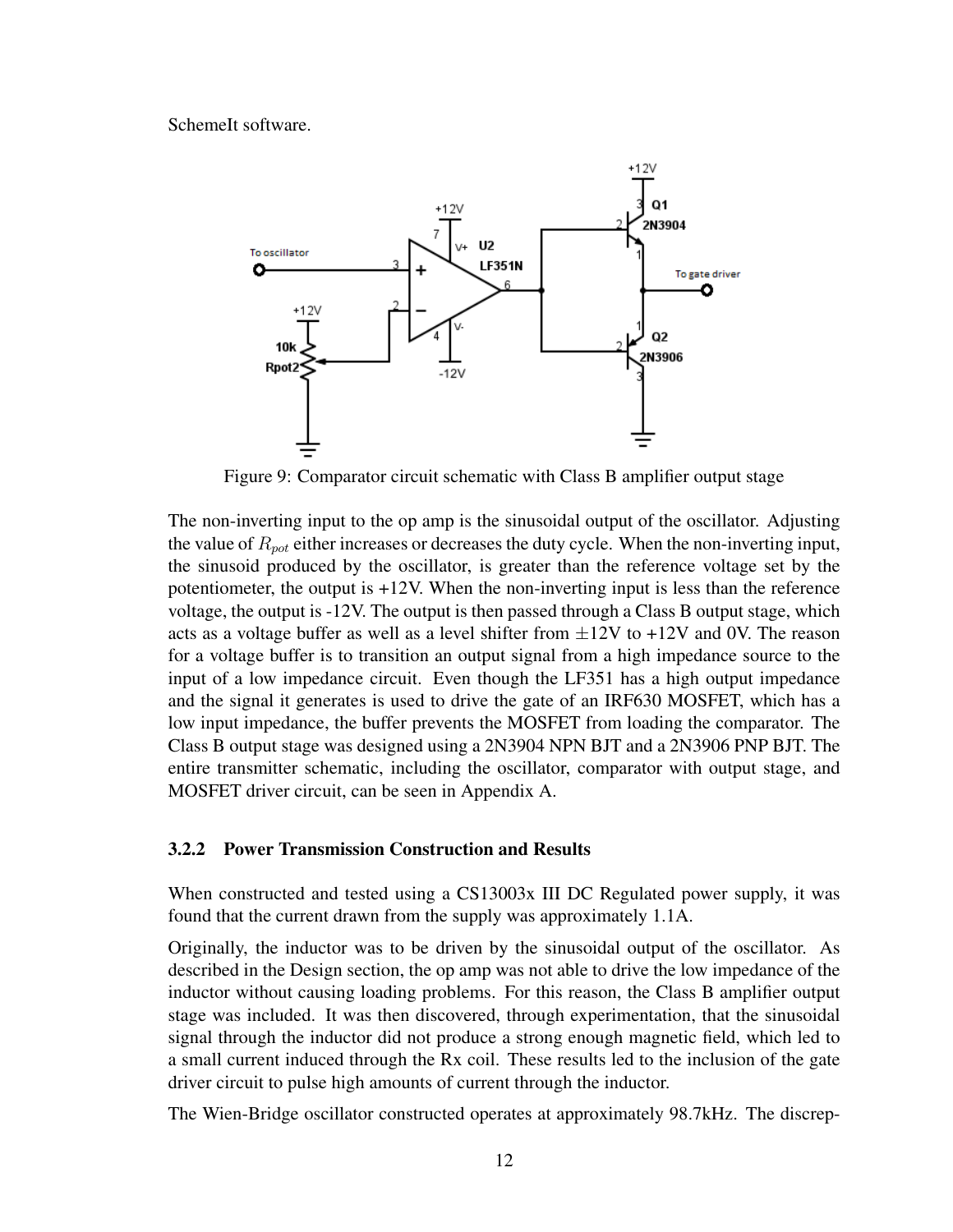ancy between the designed oscillation frequency and the measured frequency can be attributed to multiple issues. The design assumes that the series and parallel resistances and capacitances are exactly equal. This was not the case in the physical construction of the circuit, due to component tolerances and parasitics in the solderboard.

When testing the circuit using a CS13003x III lab power supply, the maximum current drawn from the supply through the inductor was approximately 840mA. It is assumed that the current drawn from the Nemic power supply is the same.

### 3.3 Power Receiving Module

The overall purpose of the Receive module is to take the energy sent from the Transmit module and transform it into a current to charge the battery. The Receive module is shown below in Figure 10.



Figure 10: Receive module block

The module input for the Receive block is the module output of the Transmit block. The energy output of the Tx coil, which is a magnetic field, is seen by the Rx coil. This magnetic field induces a current through the Rx coil, which can be measured as a voltage across the inductor using Equation 5. The voltage across the Rx coil is rectified in order to power a battery charging circuit. The fully charged battery acts as the module output for the Receive block.

#### 3.3.1 Power Receiving Design

The goal of the Receive module is to take the current induced by the Rx coil and produce a power supply for the battery charging circuit. The parameters for the battery charging circuit are dependent on several factors, including the voltage and chemistry of the battery. A 9V nickel cadmium (NiCd) battery was chosen due to the relative simplicity of the charging circuit for that chemistry.

First, the AC signal from the Receive coil is rectified and regulated. This circuitry was designed in Digi-Key's SchemeIt software and is shown below in Figure 11.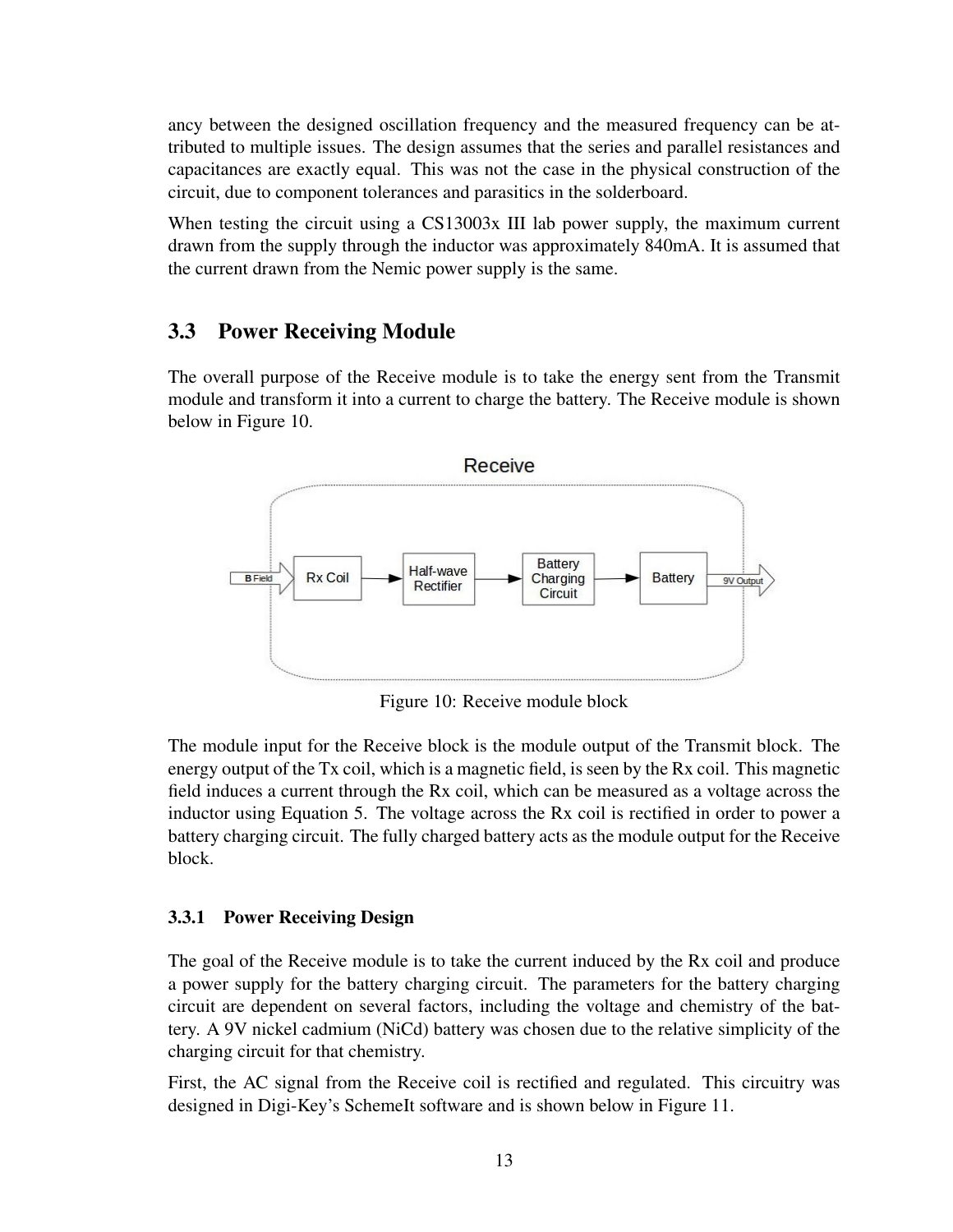

Figure 11: Half-wave rectifier and voltage regulator

Inductor  $L_1$  from Figure 11 represents the Rx coil shown in the Receive block diagram. The EMF induced across the Rx coil is approximately equal to the voltage measured across the Tx coil, as defined in Equation 5. The current through the Rx coil is dependent on the mutual inductance coupling coefficient. In order for the signal to be capable of powering the battery charging circuitry, the signal needs to be rectified. Diode  $D_5$ , resistor  $R_1$ , and capacitor  $C_1$  from Figure 11 creates a half-wave rectifier. A simulation schematic of the half-wave rectification circuitry is shown below in Figure 12. Simulations were again performed in Micro-Cap Version 11.



Figure 12: Simulation schematic of half-wave rectification

Transformer  $K_1$  was simulated with both inductors having inductance  $24\mu$ H as specified in the AWCCA 53N53 datasheet. The coupling coefficient was estimated to be approximately 0.8. This value was chosen based on an experiment performed where a function generator drove the Tx coil with a 5V 100kHz sinusoid. The voltage across the Rx coil was measured using an oscilloscope. The transmission efficiency with the two coils flat against each other was calculated to be approximately 80%, which gives rise to a coupling coefficient of 0.8. Voltage source  $V_2$  is the square wave output of the Class B amplifier stage described in Section 3.2.1. Figure 13 zooms in on the EMF signal across the Rx coil before signal rectification. The data extracted from Micro-Cap was again plotted using MATLAB.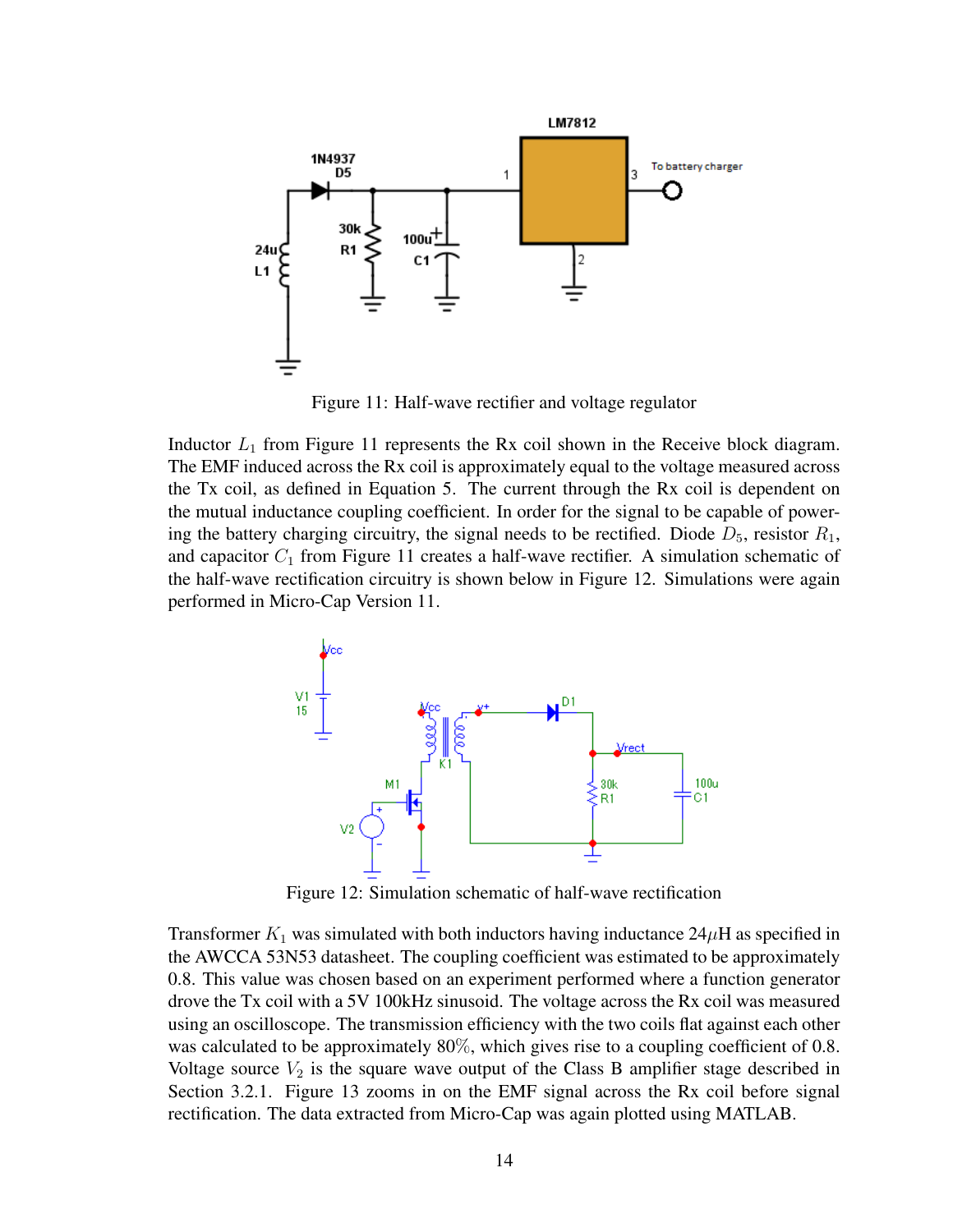

Figure 13: Unrectified EMF across simulated Rx coil

The signal is oscillatory about 0V, which is undesirable. By passing the signal through diode  $D_1$  from Figure 12, only the positive signal remains. This resultant signal is passed through the passive RC filter created by  $R_1$  and  $C_1$ , which smooths the signal. The maximum voltage across the Rx coil is approximately 15V. At time t= $\infty$ , the voltage at the output of the half-wave rectifier is approximately 15V. However, the rectifier output approximates the maximum 15V output in approximately  $5\tau$  seconds, which is defined as

$$
\tau = RC.\tag{12}
$$

By plugging in the simulated values of R and C, the rectified signal reaches a maximum at approximately 15 seconds. This scenario, however, assumes a coupling coefficient of 1. With a coupling coefficient of 0.8, the rectifier output will reach approximately 12V in 15 seconds. The rectified EMF signal is shown in Figure 14.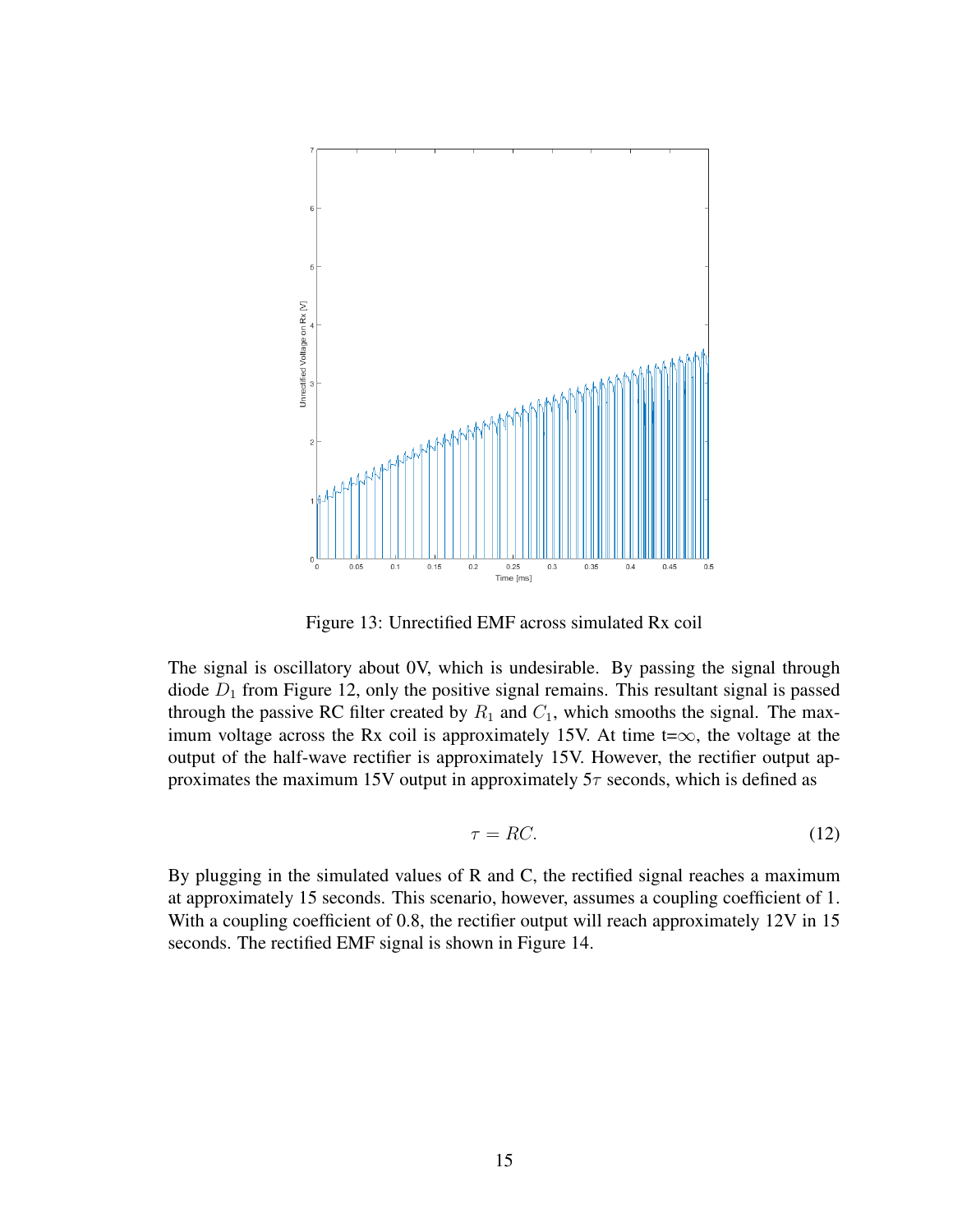

Figure 14: Rectified EMF across simulated Rx coil

Once rectified, the signal is passed through an LF7812 +12V linear drop-out voltage regulator. This produces a relatively stable +12V power supply, which is used to power the rest of the battery charging circuitry. This circuitry is shown in Figure 15. This schematic was designed using the Digi-Key SchemeIt software.

The NPN BJT  $Q_1$  and the equivalent resistance of  $R_3$  and  $R_4$  set the maximum charging current to approximately 100mA, based on the component values. When the node at the cathode of the red LED is greater than or equal to 8.3V, the battery will not charge and the charging current will be dumped down the reverse biased Zener diode tree to ground. This is visualized by the red LED turning off and the green LED turning on. The sum of the reverse bias breakdown voltage of diodes  $D_1$ ,  $D_2$ , and the forward bias voltage drop of  $D_3$  is approximately 8.3V. When the node is below 8.3V, then the charging current flows through  $D_4$  and into the battery. This is again visualized, but now by the red LED turning on and the green LED turning off. The charging current is limited to approximately 35mA to protect the battery. As the voltage of the battery increases, the luminous intensity of the red LED decreases and the green LED increases.

Zener diodes, like regular diodes, conduct current from anode to cathode. However, when the voltage drop across a Zener diode is greater than or equal to its Zener voltage, it enters breakdown, which allows it to conduct current from cathode to anode. The cathode of diode  $D_1$  from Figure 15 ranges anywhere from -0.7V in the short circuit condition to approximately 8.3V, when the battery is fully charged. The base-to-emitter voltage drop,  $V_{BE}$ , is assumed to be equal to the voltage drop of a silicon pn junction, which is approximately 0.7V. This assumption is standard and is valid in this application. The true value of  $V_{BE}$ for different operating points can be found in the datasheet. With this assumption made, the voltage at the base of  $Q_2$ , and therefore the anode of  $D_3$ , is at approximately 0.7V. The series diode branch was designed for a combined Zener voltage of approximately 8.3V,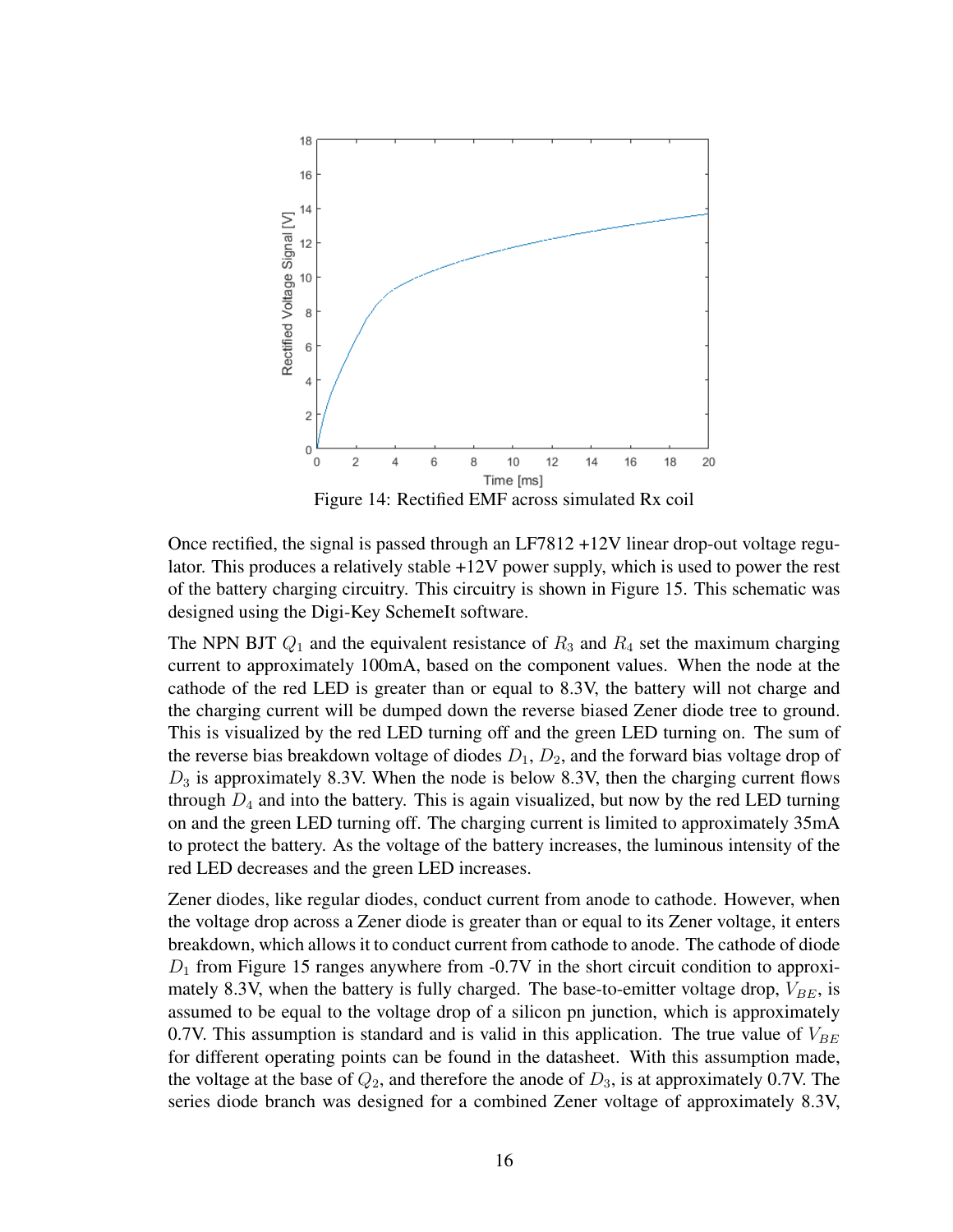

Figure 15: 9V NiCd battery charger

which allows the branch to conduct when the battery is charged. In short, the combined Zener voltage is equivalent to the desired final charge voltage of the battery. The fully connected Receive module schematic is shown in Appendix A.

#### 3.3.2 Power Receiving Construction and Results

The hardware construction involved taking measurements at various points in the analog circuitry to determine whether or not the system would be successful, then performing overall testing. This resulted in multiple iterations of the circuitry, including tuning of component values and circuit layout.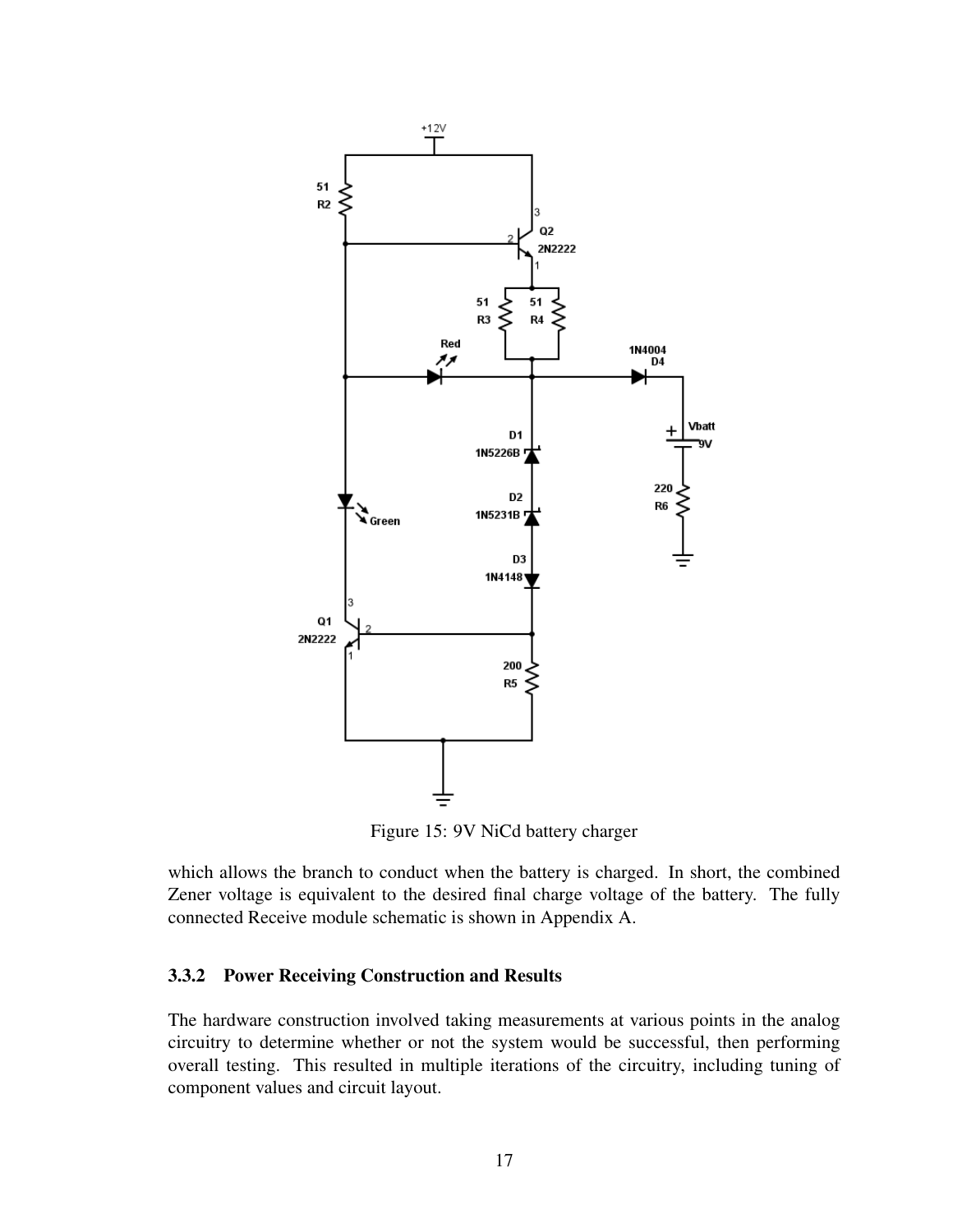The biggest construction problem that was only somewhat accounted for in the design was the series diode chain reverse breakdown voltage. The initial design of the circuit did not include the 1N4148 and only used Zener diodes. However, the battery was found to only charge up to approximately 7.9V, which is significantly below the nominal 8.4V voltage of 9V NiCd batteries. There were no Zener diodes available with 0.4V Zener voltages, so a 1N4148 was used instead.

The resistor  $R_6$  was added as a current limiting resistor after initial testing. Resistors  $R_3$ and  $R_4$  are used to set the charge current to approximately 100mA. However, this caused too much current to flow through the red LED. Putting the current limiting resistor in series with the battery reduced the current flowing through the LED, but kept the circuit biasing the same.

The testing of the circuit showed just under 12V at the input to the LM7812 12V linear drop out voltage regulator. To measure the charging current, an ammeter was placed in series with  $D_4$  and  $R_6$ . The current was measured to be approximately 34.5mA, which was within the specifications outlined in the contract.

### 4 Wireless Data Transmission

As noted in Section 3.1, power transmission across inductive coils can also be interpreted as data, so long as a standard for interpretation is in place. In the Qi standard, communication takes place using backscatter modulation. There are other common forms of wireless inductive data transmission. One such form is on-off keying, where a sinusoidal carrier signal's presence is measured over a period of time. If the sinusoid is present on the receiving end for a designated amount of time, then the bit is considered a logic one. Otherwise, it is considered a logic zero.

Another form of communication is through phase jitter modulation (PJM). Phase jitter refers to the small offset that makes an oscillatory signal no longer perfectly periodic. An example of phase jitter in the time domain is shown in Figure 16.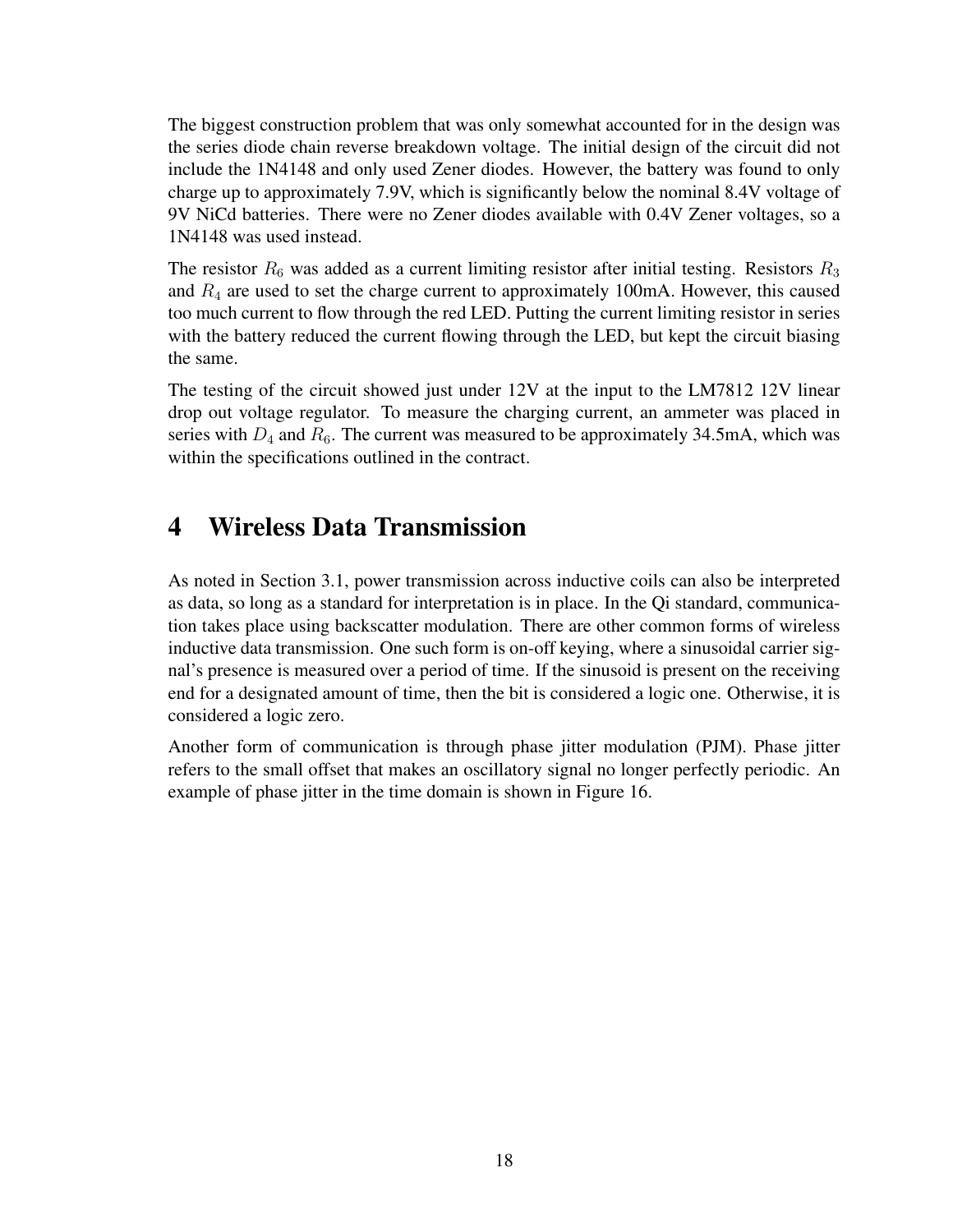

Figure 16: Example of phase jitter in time domain [5]

In PJM, the receiver will purposely introduce jitter into the oscillatory carrier signal transmitted. This signal is then typically sent back to the transmitter, which takes the modulated return signal and compares it against the pure carrier signal. Through various standards, communication between two otherwise unassociated devices can be performed. A common use of PJM is in Near Field Communication (NFC).

### 4.1 Near Field Communication Applications

NFC is a subset of the Radio Frequency Identification (RFID) protocol that has seen increasing popularity in the smartphone industry over the last decade. In the NFC standard, a device known as the "interrogator" transmits a signal operating at approximately 13.56MHz, per the ISO/IEC 18000-3 standard [6]. If the interrogator is within approximately 4cm of the receiver, referred to as the "tag," communication can start.

The tag is a passive device, meaning that it does not actively power itself. Instead, the tag is powered from the electromagnetic signal transmitted by the interrogator. One can infer that the embedded microcontroller that operates the PJM inside the tag runs code that is stored in a section of non-volatile memory. The interrogator initializes communication with the tag and sends the tag commands. If the tag receives a valid command, it follows with a response.

To be NFC compliant, the interrogator must have full duplex functionality, meaning that it can both transmit and receive data simultaneously. The tag must have half duplex functionality, meaning that it can transmit or receive data, but not at the same time.

The communication channel between the interrogator and the tag is closed if the interrogator chooses to close communications, or if the two devices are physically separated by more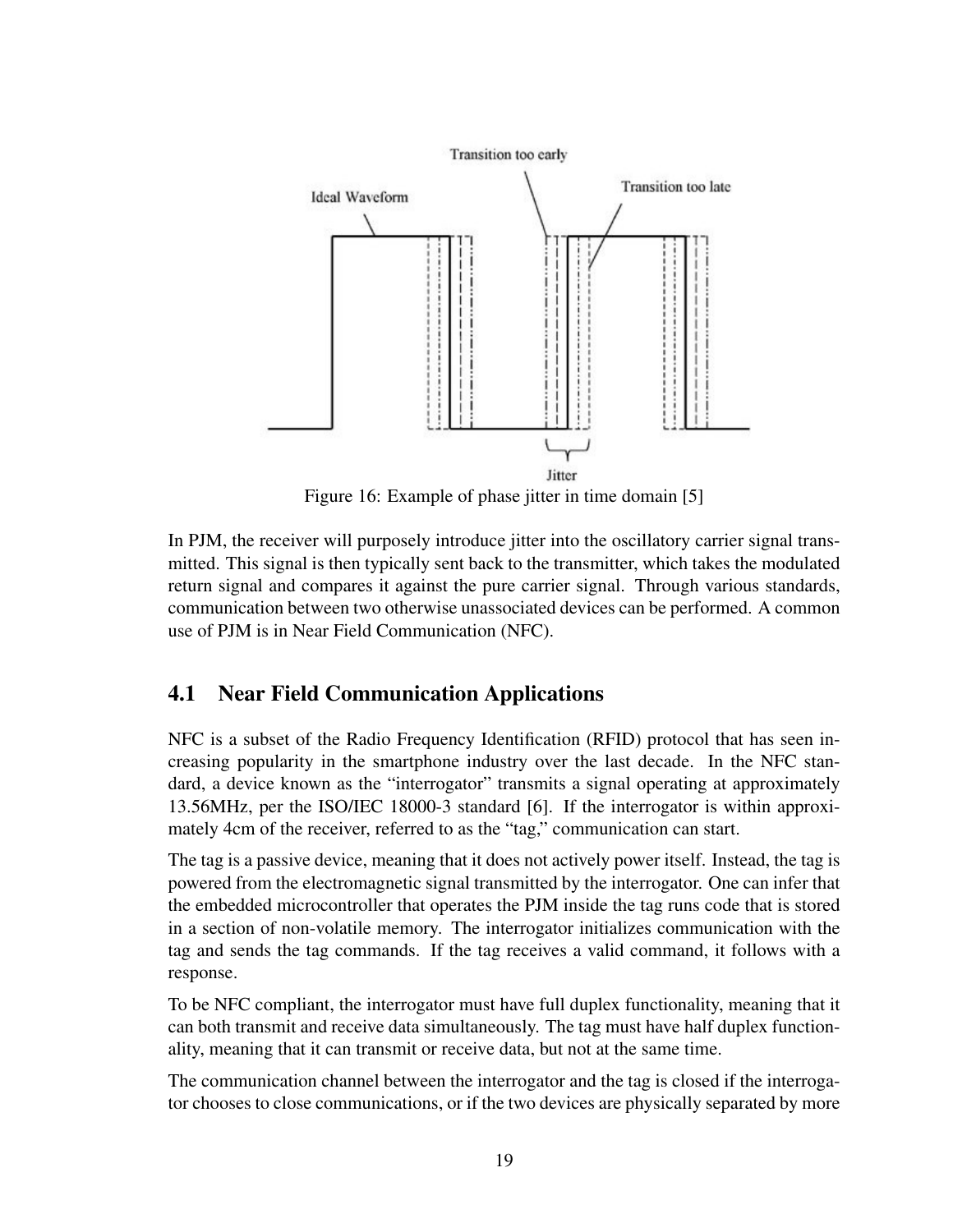than the standard 4cm.

#### 4.1.1 Application Data Transferal

Numerous applications on the Android Play Store, for example, offer NFC connectivity between two phones. By making an NFC connection, information from one phone, such as contact data, can be transferred to the other [7].

Passive NFC tags can also be programmed using phone applications. These tags can store commands to tell the device once the communication channel is opened between the two devices. These commands can include opening a particular application, changing device settings, or uploading pre-defined data to a server. These tags are available to everyday consumers and, like many other scripting services, act to automate everyday tasks.

#### 4.1.2 Monetary Transactions

Another widespread use for NFC technology is in monetary transactions. Transaction applications, such as Apple Pay or Android Pay, are now being included in operating system standard software. These applications work by storing credit card information in the phone. By enabling NFC channels with tags embedded in a credit card reader terminal, this data is collected and used as a payment method. The card whose information was transmitted is charged for the transaction.

NFC payments offer some benefits to standard card swiping. One such benefit is reduction in effectiveness of PIN skimmers, devices that are physically placed over the keypad of a credit card reader terminal. PIN skimmers store the PIN entered and, combined with the card's information stored on the magnetic strip, allows the user to freely commence transactions with the stolen card.

### 4.2 Near Field Communication Limitations

Like all other forms of technology, there are drawbacks to NFC. Some of these drawbacks are inherent to the communication protocol itself, namely the proximity requirement. NFC requires devices to be no more than 4cm apart, making it an unsatisfactory form of communication when attempting to transmit data over higher distances. Other wireless communication protocols, such as Bluetooth communication or serial copying over Wi-Fi are required in these kinds of instances.

With the increase of NFC payment methods, sensitive data must be encrypted to prevent attacks from potential hackers. "Eavesdropping" is the act of picking up the NFC signal containing the sensitive information [8]. Avoiding these security risks can be done in multiple ways. One such way is through standard data encryption methods. Another exists inherently in the communication protocol, which is the distance between communicating devices. With a 4cm separation distance, it is physically disadvantageous for a potential hacker to collect the data.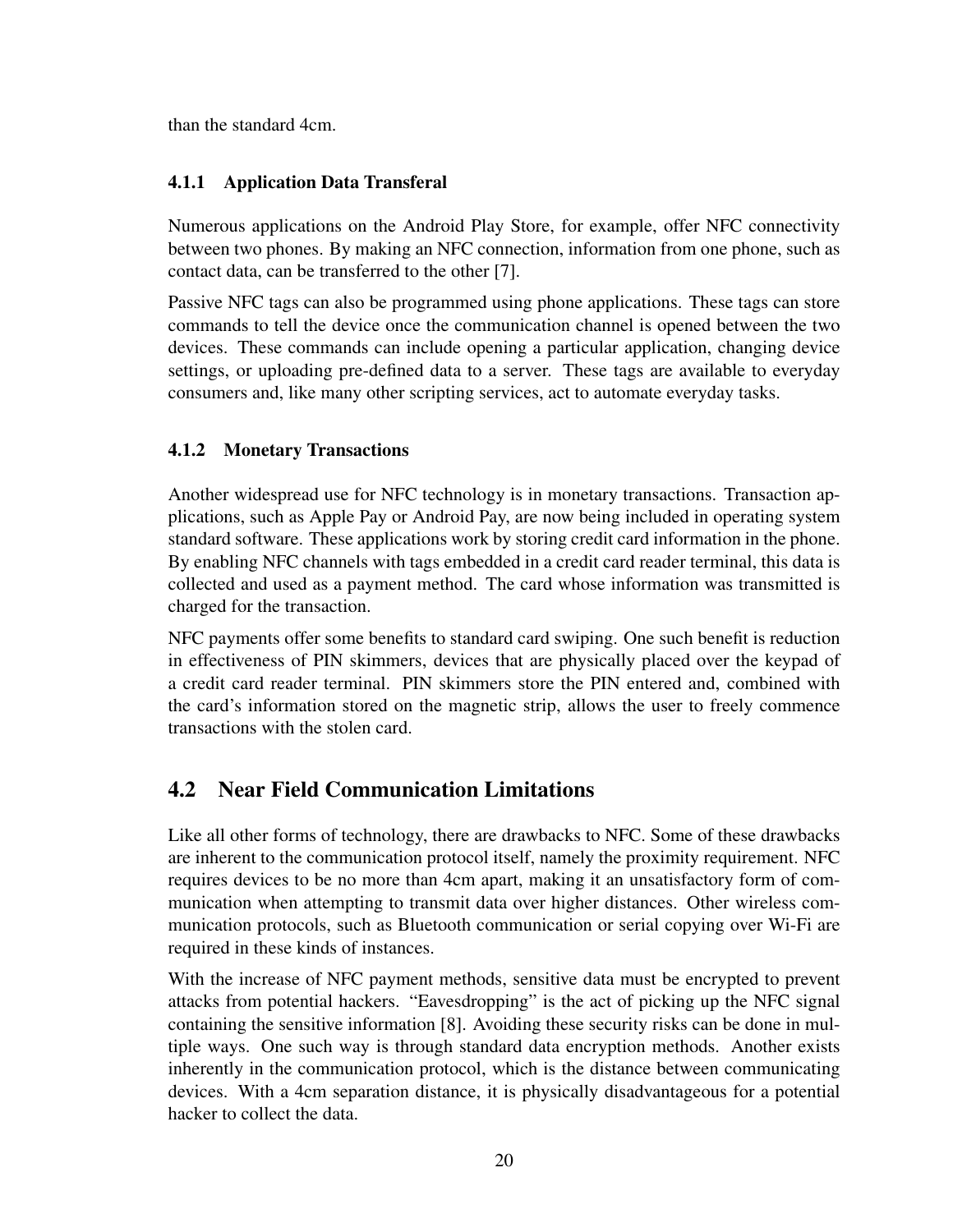Another form of NFC hacking is an NFC Interception Attack. This is analogous to the PIN skimmer, in that the hacker places a middleman device between the NFC transmitter and the receiver, which can store the information sent by the transmission source, as well as alter the data being sent to the terminal device. These attacks can be prevented by using what is called an "active-passive pairing," which means that only one device can transmit data and the other can only receive data. An inherent limitation to this system is a loss of a confirmation of data transaction, such as a checksum.

## 5 Conclusion

While wireless power and data transmission has been used in small-scale systems for a number of years, it has only recently been seen in more "everyday consumer" settings. As higher efficiencies are achieved with inductive coupling, transmission distances will see a steady increase. Applications such as wireless battery charging and data transmission through the NFC protocol only begin to scratch the surface of the potential of the technology.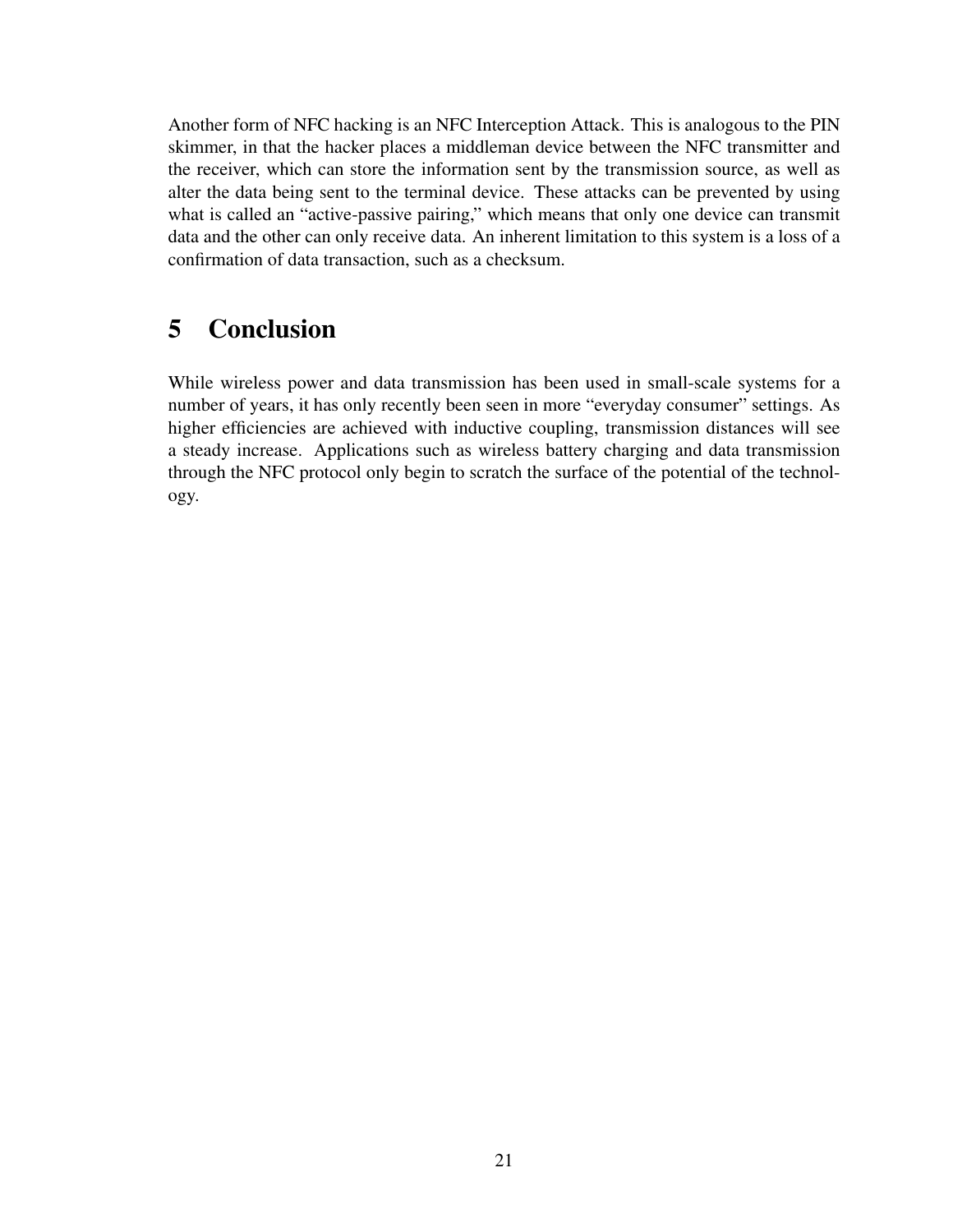### References

- [1] Anonymous, "Mutual inductance." web.mit.edu/viz/EM/ visualizations/coursenotes/modules/guide11.pdf.
- [2] "Wireless electricity transmission how it works." https://www. wirelesspowerconsortium.com/technology/how-it-works.html.
- [3] *System Description Wireless Power Transfer*, 1.1.2 ed., 2013.
- [4] A. Sedra and K. Smith, *Microelectronic Circuits*, ch. 17, pp. 1342–1345. Oxford University Press, Inc, sixth ed., 2009.
- [5] N. Roberts, "Phase noise and jitter a primer for digital designers." http://www. eetimes.com/document.asp?doc\_id=1277196, 2003.
- [6] Anynomous, "Near field communication technology standards." http://www. nearfieldcommunication.org/technology.html.
- [7] Google, "Sharing files with nfc." http://developer.android.com/ training/beam-files/index.html.
- [8] Anynomous, "Security concerns with nfc technology." http://www. nearfieldcommunication.org/nfc-security.html.
- [9] Anonymous, "Simple ni-cd charger." simple-electronics.com/2011/10/ simple-ni-cd-charger-automatic.html.
- [10] W. Storr, "The wien bridge oscillator." electronics-tutorials.ws/ oscillator/wien\\_bridge.html.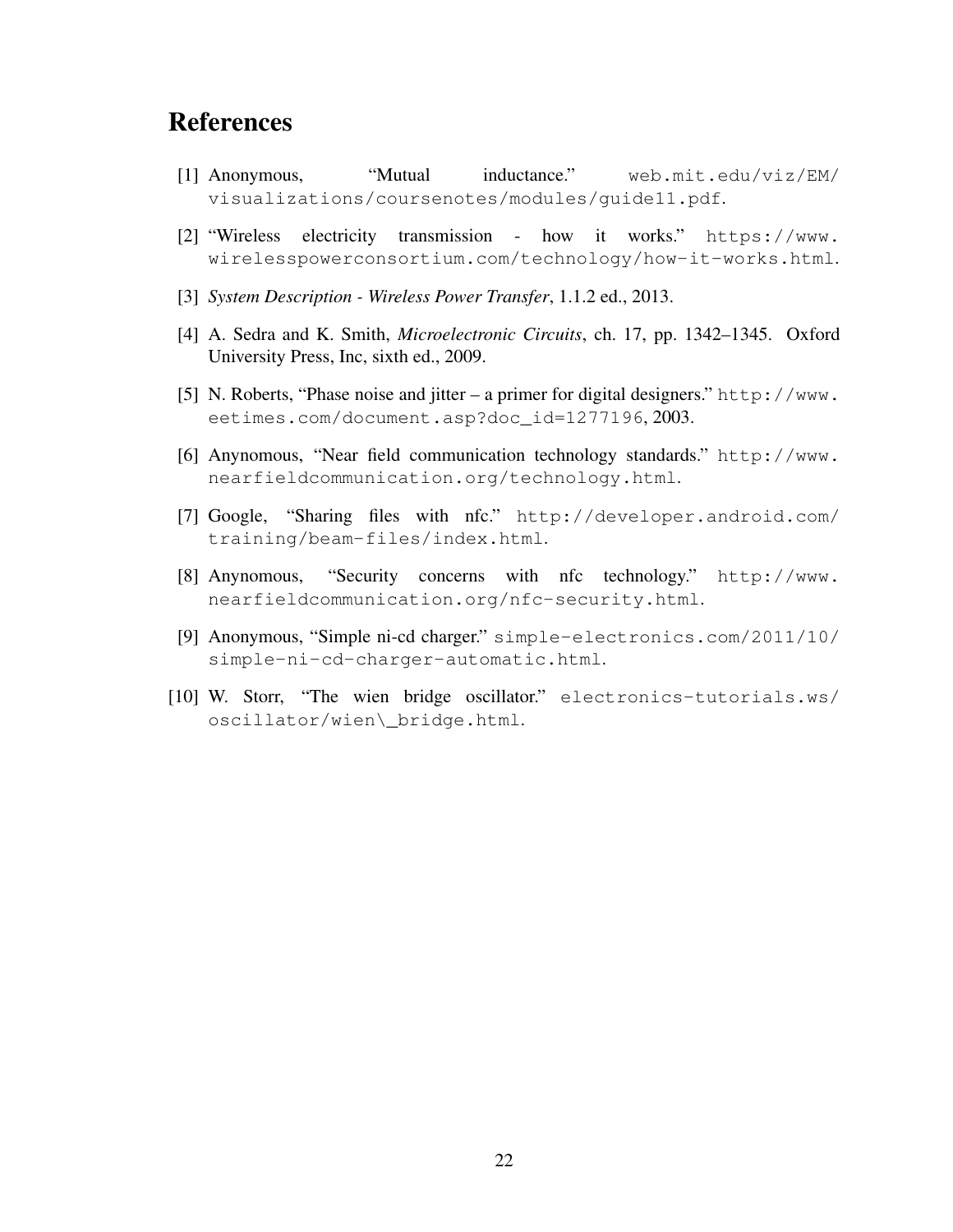# A Schematics



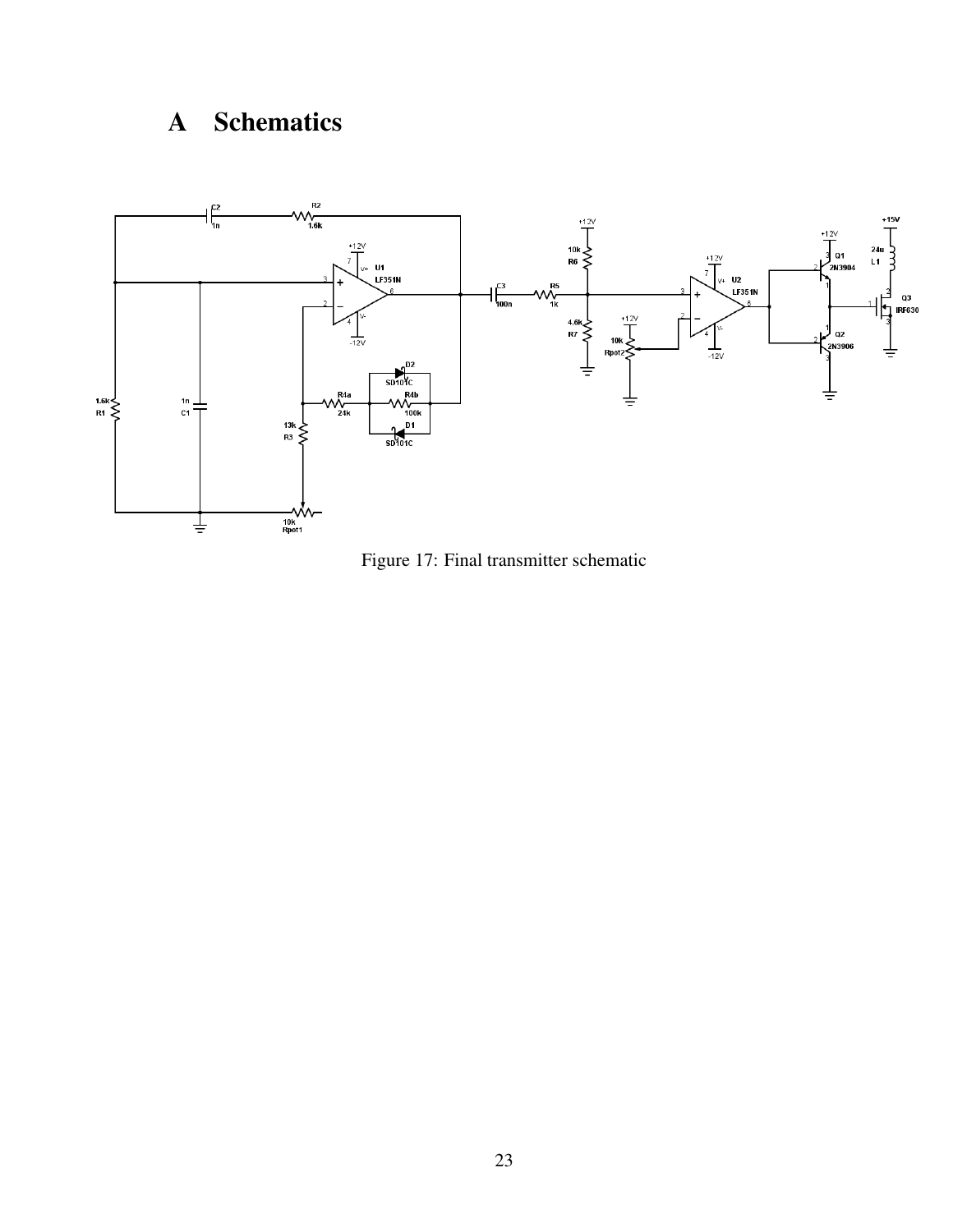

Figure 18: Final receiver schematic